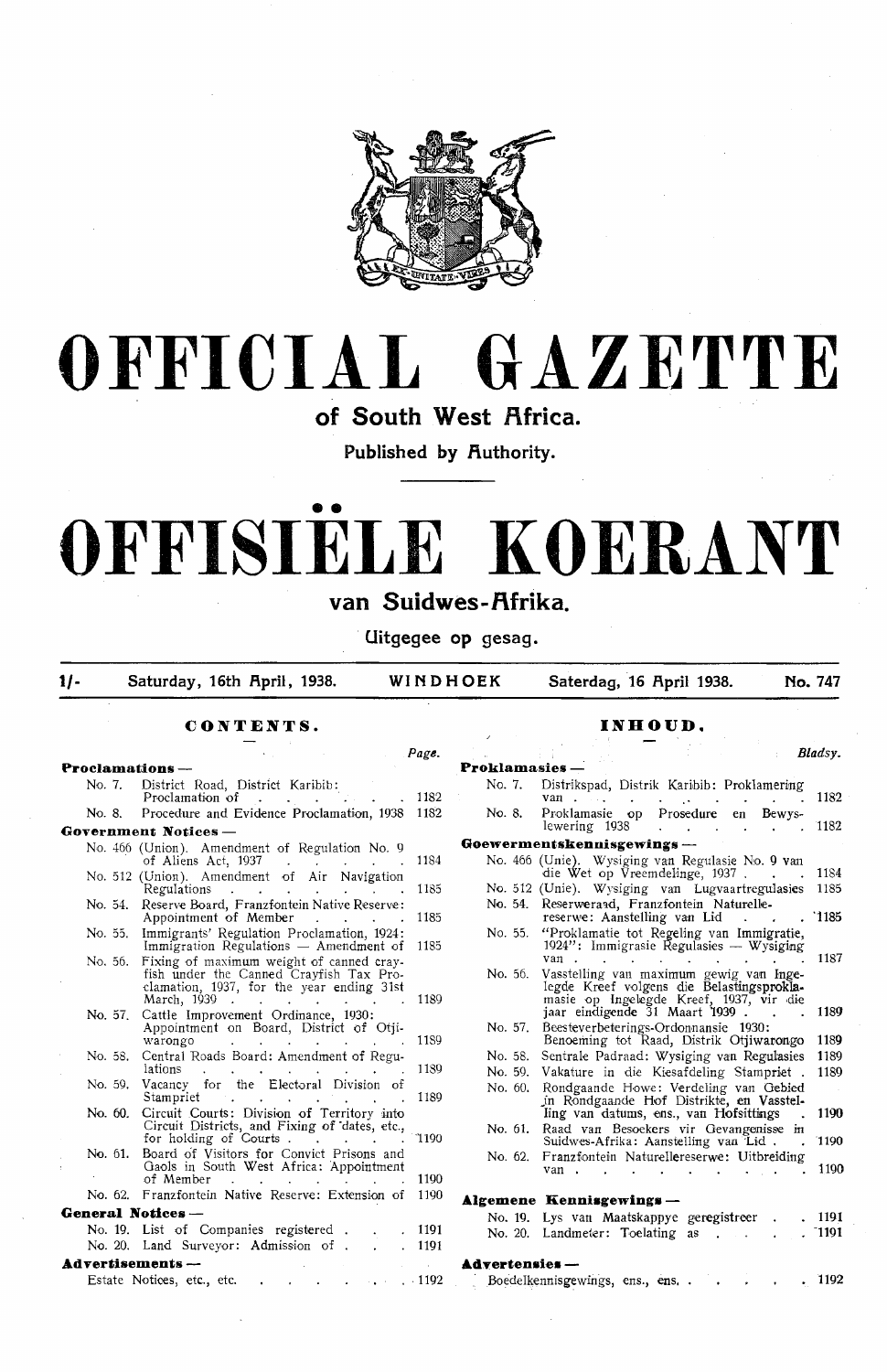#### **PROCLAMATIONS**

#### .BY HIS HONOUR DAVID GIDEON CONRADIE, ADMINISTRATOR Of SOUTH WEST AFRICA.

No. 7 of 1938.]

UNDER and by virtue of the powers in me vested by section *four* of the Roads and Outspans Ordinance, 1937 (Ordinance<br>No. 7 of 1937), I do hereby declare that the road in the District of Karibib described in the Schedule hereto shall be .a District Road.

#### GOD SAVE THE KING.

Given under my hand and seal at Windhoek this 8th day of April, 1938.

> D. G. CONRADIE, *Administrator.*

#### SCHEDULE.

#### DISTRICT ROAD (NO. 9).

From a point on district road No. 2, on Portion "B" of Karibib Town and Townlands No. 57, generally southwards<br>via Portion "B" of Karibib Town and Townlands No. 57 and the farm Habis No. 71 to the north-western comer beacon of the farm Heikoos No. 74; thence generally southwestwards<br>via the farms Heikoos No. 74 and Abbabis No. 70, to the<br>north-western corner beacon of the farm Etusis No. 75; thence continuing south-westwards via the farms Etusis No. 75 and Ubib No. 76 to a point on the boundary between the farms Ubib No. 76 and Kubas No. 77; thence southwards and south-westwards via the farm Kubas No. 77 to the border of the district.

#### No. 8 of 1938.)

WHEREAS it is desirable further to amend the law relating to the rules of evidence and procedure that are to be observed in Courts of law in Civil and Criminal proceedings, and to provide for the enforcement of maintenance orders issued out of Gourts of law;

NOW THEREFORE, under and by virtue of the powers in me yested; I do hereby proclaim, declare and make known as follows :-

1. Notwithstanding that no witness is compellable or permitted to give evidence as to any fact, matter or thing, or as to any oommunication made to or by such witness as to which, if the case were depending in the Supreme Court of Judicature in England, such witness would not be com- pellable or permitted to give evidence, by reason that such fact, matter or thing, or communication, on grounds of public" policy and from regard to public interest, ought not to be disclosed and is privileged from disclosure; nevertheless<br>it is hereby provided that it shall be competent for any !person, in any civil prooeedings, to a•dduce evidence of any communication allegrng the commission of an offence, if the making of that oommunkation . *prima facie.* oonstituted an offence, and it shall' be competent for the judge or judicial officer presiding at such proceedings to determine whether<br>the making of such communication *prima facie* did or did not constitute an offence, and such determination shall, for ±he purpose of those proceedings, be final.

Provided that the provisions of this section shall not affect the admissibility of evidence which is otherwise admissible.

#### **PROKLAMASIES**

#### VAN SY EDELE DAVID GIDEON CONRADIE, ADMINISTRATEUR VAN SUIDWES-AFRIKA.

No. 7 van 1938.)

Kragtens en ingevolge die bevoegdhede aan my verieen deur artikel *vier* van die Ordonnansie op Paaie en Uitspanplekke 1937 (Ordonnansie No. 7 van 1937) verklaar ek hiermee die pad in die Distrik Karibib wat in die Bylae hiervan om-<br>skrywe word tot 'n Distrikspad.

#### 000 BEHOEDE DIE KONING.

Gegee onder my hand en seël te Windhoek op die 8ste dag van April 1938.

#### D. G. CONRADIE, *Administrazear*

#### BYLAE.

#### DISTRIKSPAD (NO. 9).

Vanaf 'n punt op Distrikspad No. 2 op Gedeelte "B" van Karibib dorp en dorpsgronde No. 57, in 'n algemene suidelike rigting oor Gedeelte "B" van Karibib dorp en dorpsgronde No. 57 en die plaas Habis No. 71, tot by die noordwestelike hoekbaken van die plaas Heikoos No. 74; vandaar in 'n algemene suidwestelike rigting oor die plase Heikoos<br>No. 74 en Abbabis No. 70, tot by die noordwestelike hoek-<br>baken van die plaas Etusis No. 75; vandaar in 'n suid-<br>westelike rigting oor die plase Etusis No. 75, en tot by 'n punt op die grens tussen die plase Ubib No. 76 en<br>Kubas No. 77; vandaar suidwaarts en suidweswaarts oor die plaas Kubas No. 77 tot by die grens van die distrik.

No. 8 van 1938.]

NADEMAAL dit wenslik is om die wet met betrekking tot die reels van bewyslewering en prosedure verder te wysig wat in geregshowe in siviele en kriminele gedinge inaggeneem moet word, en om voorsiening te maak vir die<br>handhawing van onderstandsorders vanuit geregshowe uitge-<br>vaardig;

SO IS DIT dat ek, op grond van en kragtens die bevoegdhede my verleen, hiermee proklameer, verklaar en as<br>volg bekendmaak:—

1. Nieteenstaande dat geen getuie verplig of toegelaat word om getuienis af te lễ omtrent enige feit, aangeleent-<br>heid of ding, of omtrent enige mededeling aan of deur so 'n getuie gemaak waaromtrent die getuie, indien die saak dienende<br>was in die Hoogeregshof in Engeland, nie verplig of toegelaat sou word om getuienis af te lê om rede dat die feit,<br>aangeleentheid of ding, of mededeling, op gronde van open-<br>bare beleid en met die oog op die openbare belang nie behoort geopenbaar te word nie en daaraan die voorreg van nie-openbaring verbonde is; word desnieteenstaande hiermee bepaal dat enige persoon bevoeg is, in 'n siviele geding, om getuienis aan te voer van 'n mededeling waarin die pleging<br>van 'n oortreding beweer word indien die maak van die<br>mededeling *prima facie* 'n oortreding uitmaak en die regter<br>of geregtelike amptenaar, wat by so 'n saak voor al dan nie 'n oortreding uitmaak, en die bestissing is met betrekking tot die saak afdoende.

Met dien verstande dat die bepalings van hierdie artikel nie die toelaatbaarheid van getuienis wat andersins toelaatbaar is aantas nie.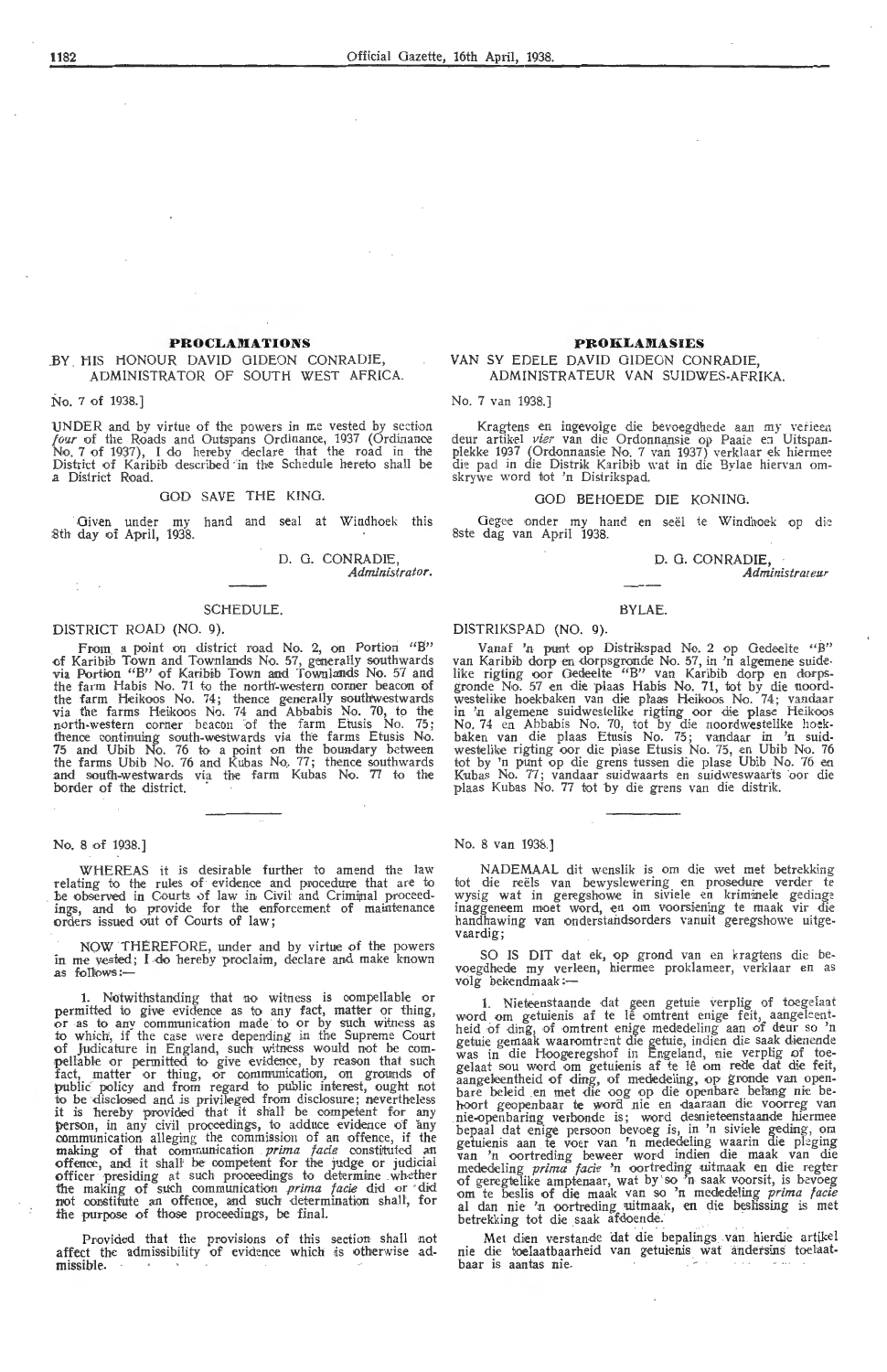2. Where a witness has given evidence in any civil proceedings, the party calling such witness (whether the witness<br>is or is not in the opinion of the judge or judicial officer<br>presiding at such proceedings, adverse to the party calling him) may, after the said party or the said judge or judicial officer has asked the witness whether he has or has not previously made a-statement with which his testimony in the said proceedings is inconsistent, and after sufficient parti-culars of the alleged previous statement to designate the occasion when it was made, have been mentioned to the witness, prove that he previously made a statement with which his said testimony is inconsistent.

3. For the purpose of rebutting the presumption that a child to which a married woman has given birth is the offspring of her husband, she or her husband or both of them may in any proceedings, whether civil or criminal, give evidence that they had no sexual intercourse with one an-<br>other during the period when the child was conceived.

The High Court of South West Africa may, in its discretion, at the instance of any interested person inquire into and determine any existing, future or contingent right<br>or obligation, notwithstanding that such person cannot claim any relief consequential upon such determination.

5. (1) Any person who will under the circumstances alleged ' by him to exist become entitled, upon the h'appening of any futur'e event, to any interest *in* any asset the right or claim to which cannot by h'im be brought to trial before the happening of such event, may, after notice to every other person who may have an interest in such' asset, apply to the<br>High Court of South West Africa for an order allowing any evidence which may be material for establishing such right<br>or claim to be taken on oath before a commission appointed by the said Court, and the said Court may refuse the appli-cation or grant it on such conditions as it may think fit to impose.

(2) If the said Court grants the application, the rules of such Court relating to the taking of evidence on com- missi:on in trial actions shall *mutatis mutandis* apply to the taking of such evidence.

(3) Evidence taken in terms of this section which would be admissible if given in Court shall be admissible ih any civil proceedings brought after the happening of the future event to which the application for leave to take such evidence relates, if <u>t</u>he parties to such civil proceedings are the same<br>as. the parties to such application or are the legal representatives or successors in title to the parties to such application; Provided that, if the person who gave such evidence is available as a witness the Court in question may refuse to admit such evidence.

6. (1) Subject to the provisions of ·sub-section (3), any person against whom an order has been made by any Court of law in the Te rritory for the periodical payment of sums of money towards the maintenance of any person, who fails to make any particular payment in terms of such order, shall be guilty of an offence and liable on conviction to a fine not ~xceeding one hundred p0unds or to imprisonmeht for a period not exceeding one year, or *to* such imprisonment without the option of a fine.

(2) Subject to the provisions of sub-section (3), any person who has been convicted or acquitted on a charge under this section of failing to make any payment, and who fails -

- (a) within two inonths after such conviction or acquittal: or
- (b) if upon such conviction he was sentenced to and has undergone imprisonment, within two months after his release in respect of such imprisonment,

to make that payment, shall be liable to be again prosecuted under sub-section '(1) and his previous conviction or acquittal shall not be a bar to his conviction on the later charge.

(3) Proof that any failure which is the subject of a charge under this section was due to lack of means and that such lack of means was not due to unwillingness *to*  work or misconduct on the part of the person charged, shall be a good defence to any such charge.

(4) A Magistrate's Court shall have jurisdiction to impose summarily the full penalty for any offence under this section.

2. Wanneer 'n getuie in 'n siviele proses getuienis afgelê het, kan die party wat so 'n getuie opgeroep het (hetsy die getuie al dan nie volgens die oordeel van die regter of die geregtelik,e amptenaar wat by die saak voorsit, ongunstig gesind is teenoor die party wat hom opgeroep het) nadat<br>bedoelde party of die regter of geregtelike amptenaar die getuie gevra het of hy al dan nie voorheen 'n verklaring gemaak het waarmee sy getuienis in bedoelde saak onbestaanbaar is, en nadat aan die getuie voldoende besonderhede<br>van die beweerde vorige verklaring meegedeel is om die geleentheid te bepaal, wanneer dit gemaak is, bewys dat hy voorheen we! 'n verklaring gemaak het, waarmee sy voor- melde getuienis onbestaanbaar is.

3. Tot wee rlegging van die regsvermoede dat 'n kind wat uit 'n getroude vrou gebore is, deur haar eggenoot verwek is kan sy of haar eggenoot of hulle albei in alle gedinge, hetsy siviel of krimineel, getuienis gee dat hulle geen geslagsgemeenskap met mekaar gehad het nie gedurende die tydperk t,oe die kind verwek is nie.

4. Die Hoërhof van Suidwes-Afrika kan, volgens goedvinde, op versoek van 'n belanghebbende persoon enige be-<br>staande, toekomstige of voorwaardelike reg of verpligting<br>ondersoek en bepaal, alhoewel daardie persoon nie aanspraak kan maak nie op regshulp as gevolg van daardie bepaling.

5. (1) Iemand wat beweer dat sekere omstandighede bestaan op grond waarvan hy by 'n toekomstige gebeurtenis geregtig sal word op 'n belang in sekere bate, waarop hy geen reg of aanspraak kan laat gelde nie voordat bedoelde gebeurtenis plaasvmd nie, kan, na kennisgewing aan elke ander persoon wat 'n belang in daardie bate mag hê, by die Hoërhof<br>van Suidwes-Afrika aansoek doen om 'n order wat veroor-<br>loof dat getuienis, wat van belang is tot stawing van bedoelde reg of aanspraak onder ede afgeneem word voor 'n kommissaris, deur bedoelde Hof benoem en bedoelde Hof kan die aansoek afwys of dit bewillig op die voorwaardes wat hy wenslik ag om te stel.

(2) As bedoelde Hof die aansoek bewillig is die reëls van daardie Hof op die afname van getuienis deur 'n kommissaris in verband met die verhoor van 'n aksie *mutatis mutandis* by die afname van bedoelde getuienis van toepassing.

(3) Getuienis ingevolge hierdie artikel afgeneem, wat ontvanklik sou wees as dit in die hof afgele was, is ontvanklik in alle siviele sake ingestel na die toekomstige gebeurtenis waarop die aansoek, om bedoelde getuienis te mag afneem, betrekking het, mits die partye tot so 'n siviele saak dieselfde is as die partye tot bedoelde aansoek of die<br>regsverteenwoordigers of regsopvolgers is van die partye tot die aansoek: Met dien verstande dat die betrokke hof bedoelde getuienis kan afwys as die persoon wat dit afgelê het beskikbaar is.

6. (1) Behoudens die bepalings van subartikel (3) is iedereen, teen wie 'n geregshof in die Gebied 'n order uit-<br>gevaardig het tot 'n periodieke betaling van somme geld tot onderhoud van iemand, wat versuim om een of ander bepaalde betaling ooreenkomstig daardie order te doen, aan 'n misdryf skuldig en by veroordeling strafbaar met 'n boete van<br>hoogstens eenhonderd pond of met gevangenisstraf van hoogstens een jaar of met sodanige gevangenisstraf sonder keuse van boete.

(2) Behoudens die bepalings van subartikel (3) kan ieder- een wat veroordeel of vrygespreek is op 'n aanklag ingevolgc hierdie artikel dat hy versuim het 'n betaling te doen, en<br>wat --

- (a) versuim om binne twee maande na daardie veroordeling of vryspraak; of
- (b) as by daardie veroordeling aan hom gevangenisstraf opgelê is wat hy ondergaan het versuim om binne twee maande na sy vrylating uit daardie gevangeskap

daardie betaling te doen, weer kragtens subartikel (1) ver- volg word en sy vorige veroordeling of vryspraak belet nie sy veroordeling op die latere aanklag nie.

(3) Die bewys dat 'n versuim waarop 'n aanklag kragtens hierdie artikel steun, te wyte is aan gebrek aan middele<br>en dat daardie gebrek aan middele nie te wyte is nie aan<br>ongewilligheid om te werk of aan wangedrag aan die kant<br>van die aangeklaagde, is 'n geldige verdediging aanklag.

 $\frac{1}{2}$ 

 $\frac{1}{2}$ 

(4) 'n Magistraatshof *is* bevoeg om summier die voile straf weens 'n misdryf ingevolge hierdie artikel op te lê.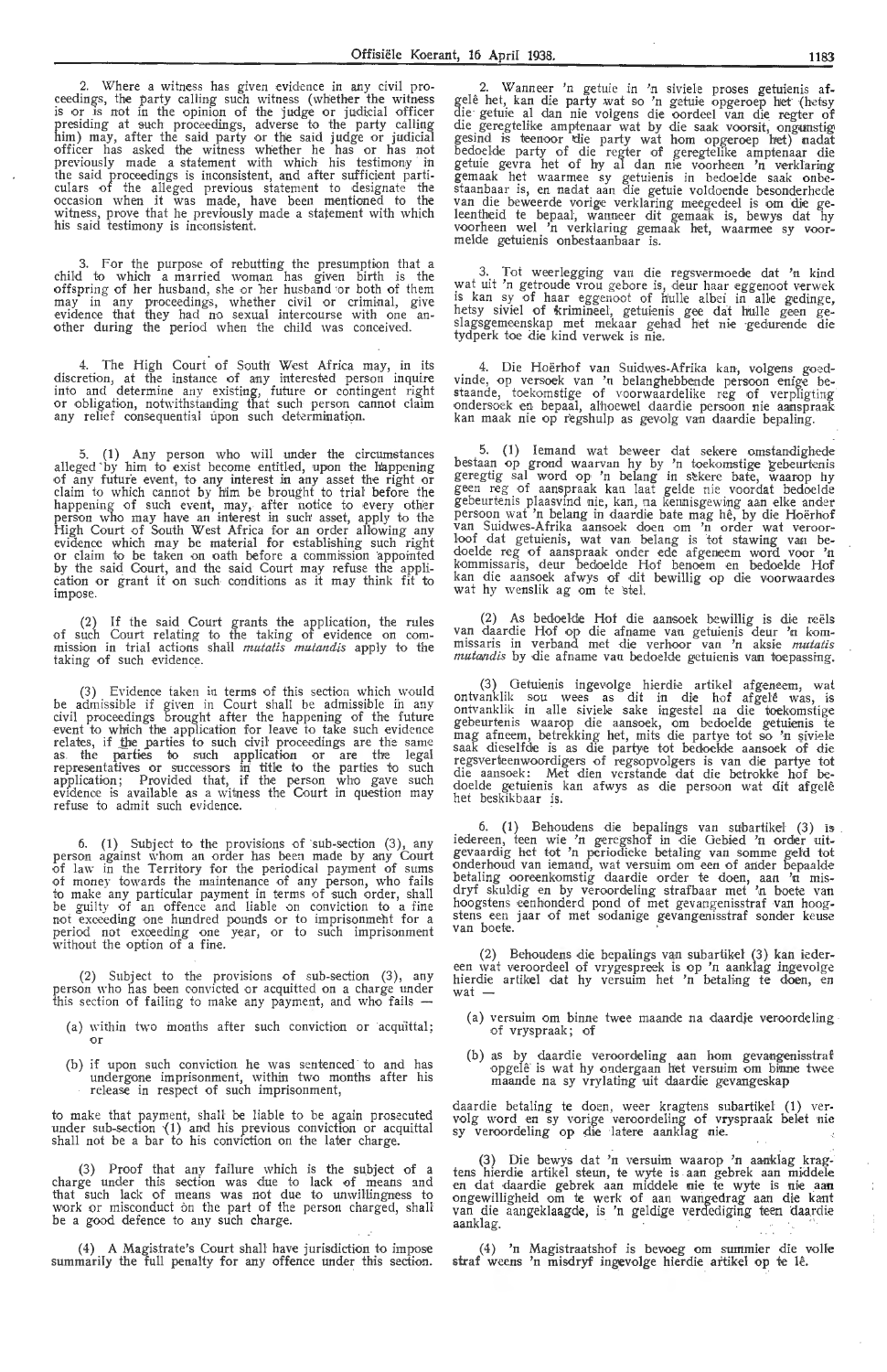7. In any criminal proceedings arising out of the fact that a cheque drawn upon a bank has been dishonoured, the onus shall be upon the accused person to prove that he had good and sufficient reason to believe that the said cheque would be met by the said bank upon the due date.

8. This Proclamation shall be called the Procedure and Evidence Proclamation, 1938.

GOD SAVE THE KING.

Oiven under my hand and seal at Windhoek, this 5th day of April, 1938.

D. 0. CONRADIE,

*Administrator.* 

 $\sim$ 

7. In enige kriminele geding wat uit die feit voortvloei dat 'n tjek op 'n bank getrek geweier is, rus die bewyslas op die beskuldigde om *te* bewys a.at hy .goeie en voldoende rede gehad het om te glo dat bedoelde tjek op die vervaldag betaal sou word deur bedoelde bank.

8. Hierdie Proklamasie heet die Proklamasie op Prosedure en Bewyslewering 1938.

#### GOD BEHOEDE DIE KONING.

Gegee onder my hand en seël te Windhoek hier**die**<br>5de dag van April 1938.

D. G. CONRADIE, *Administrateur~* 

# **Government Notices.**

The following Government Notices are published for general information.

J. NESER,

*Actg. Secretary for South West Africa.* 

Office of the Administrator, Windhoek.

#### No. 466 (Union).) [17th March, 1938. No. 466 (Unie).) [ 17 Maart 1938.

It is hereby notified for general information that His Excellency the Governor-Oeneral has been pleased to approve, in terms of the powers vested in him by section *eleven* of the Aliens Act, 1937 (No. 1 of 1937), of the deletion of  $sub-section (2) of Regulation 9 and the amexure referred to$ therein, as published in Government Notioe No. 161, dated the 30th January, 1937, and the substitution of the follow-<br>ing new sub-section and annexure, with effect as from the 1st April, 1938, viz:-

(2) The temporary permit which may be issued in terms of sub-section  $(1)$  of section *five* of the Act shall be in the form set out in the Sixth Annexure to these regulations.

The immigration officer may in his discretion require<br>the holder of any such temporary permit to deposit a<br>sum not exceeding one hundred pounds ( $\text{\pounds}100$ ) as<br>security for the observance by the holder of the conditions mentioned in the temporary permit, or to furnish any security which the immigration officer deems<br>sufficient, for the payment of such sum in lieu of such<br>deposit. The deposit shall only be refunded upon the fulfilment of the said conditions and upon such holder leaving the Union or South-West Africa within the period for which the permit is issued.

#### SIXTH ANNEXURE.

No....

File No .................. . *Particulars of Passport.* No.

| $\mu$ at because $\sigma$ $\sigma$ $\mu$ as $\sigma$ |
|------------------------------------------------------|
|                                                      |
|                                                      |
|                                                      |

#### TEMPORARY PERMIT.

This permit is granted to .................... . .......... . .... . , an alien of .................. ...... nationality, to enter the Union of South Africa or the Mandated Territory of South West Africa for the purpose of ....................... ............................. . and is subject to the provisi,ons of section *five* of the Aliens Act, 1937, and to the following conditions, viz., that the<br>holder of this permit—

- (a) registers his address in the Union or South West Africa **as** follows:-
	- ( i) postal address ................ : .. .......................................... .
	- (ii) residential address ........................... ........................ .

Die volgende Ooewermentskennisgewings word vir alge• mene inligting gepubliseer.

**Goewermentskennisgewings.** 

J. NESER, *W aam. Sekretaris vir Suidwes-Afrika.* 

Kantoor van die Administrateur, Windhoek,

Dit word hierby vir algemene inligting bekendgemaak dat dit Sy Eksellensie die Goewerneur-generaal behaag het om, kragtens die bevoegdheid hom verleen by artikel *elf v*an die Wet op Vreemdelinge 1937 (No. 1 van 1937), goed te keur dat subartikel (2) van Regulasie 9 en die bylae daarin<br>vermeld, soos gepubliseer in Ooewermentskennisgewing No. 161 van 30 Januarie 1937, geskrap word en dat dit deur die volgende n11.1we su:bartikel· e:n bylae, met ingang van 1 April 1938, vervang word,  $nl$ .:-

(2) Die tydelike permit wat kragtens subartikel (1) v**an** artikel *vyf* van die Wet uitgereik mag word, moet in die vorm wees wat in die Sesde Bylae van hierdie regu-'Jasies uiteengesit word.

Die immigrasiebeampte kan, na goedvinde, van die houer van enige sodanige tydelike permit vereis om 'n bedrag van hoogstens eenhonderd pond (£100) as waar-<br>borg te deponeer vir die nakoming deur die houer van<br>die voorwaardes in die tydelike permit vermeld, of om<br>enige waarborg te stel wat die immigrasiebeampte voldoende ag, vir die betaling van sodanige bedrag in plaas van sodanige deposito. Die deposito word slegs terugbetaal wanneer die vermelde voorwaardes nagekom is en wanneer sodanige houer die Unie of Suidwes-Afrika verlaat binne die tydperk waarvoor die permit uitgereik is.

#### SESDE BYLAE.

No. .... Liasno.

*Besonderhede van paspoort.* 

No. Waar uitgereik ..... Datum van uitreiking . Vervaldatum ........... ,

#### TYDELIKE PERMIT.

Hierdi,e permit word uitgereiik aan ..... ..... . ...... ..... , 'n vreemdeling van ... .. nasi-onali-teit, om die Utni,e va11 Sutd-Afri:ka of die Mandaatgebied Suidwes-Afrika binn,e te koin met di1e doel om.. . .... ............................. . .. , .... .. , -en is onderworpe aaJn die be-

palings van artikel *vyf* van die Wet op Vreemdelinge, 1937, en aan ondervermelde voorwaardes, nl., dat die besitter van<br>hierdie permit-

(a) sy adres in die Unie of Suidwes-Afrika registreer as **volg-**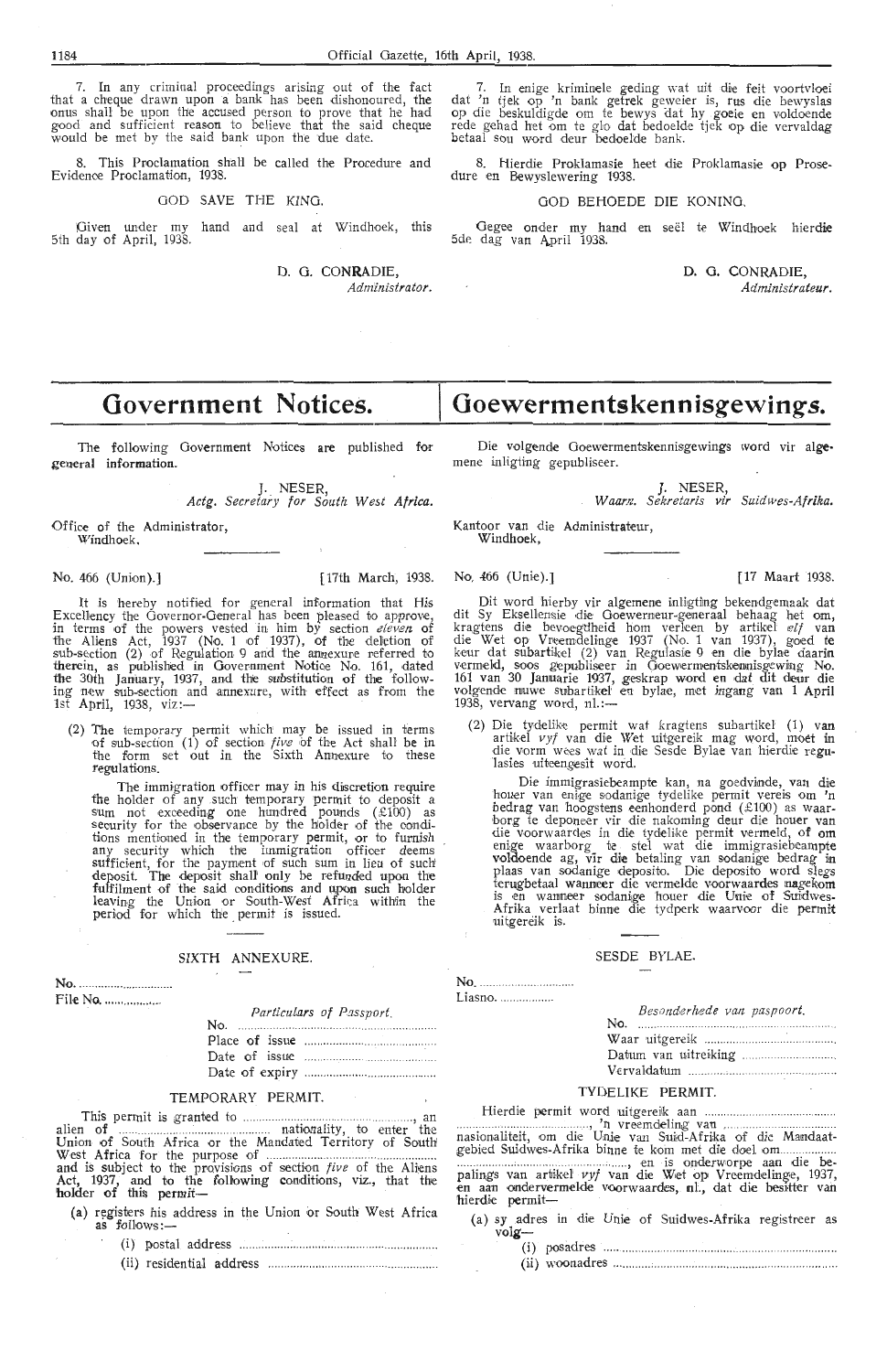- (b) shall' not, without proper authority, alter the purpose for which he was permitted to enter;
- (c) shall, without expense to the Government, depart from the Union and the Mandated Territory o'f South West Africa on or before (date) ............................................ . or such 1ater date as a dufy authorized immigration officer may have endorsed on this permit for the purpose of extending the period of its availability;
- (d) shall, immediately before so departing, surrender this permit to an immigration officer;
- (e) shall deposit the sum of ......................, which shall be forfeited to the Government if the holder does not comply with the conditions set out herein or does not<br>leave the Union or South West Africa on or before the date mentioned.

. . . . . . . . . Immigration Officer.

Place .................................................. .. Date ........................ .. .. .. ... .. .... .. .. .......... .. ........ .

No. 512 (Union).] [1st April, 1938. No. 512 (Unie).] [1 April 1938. [1 April 1938.

...........................

His Excellency the Governor-General-in-Council has been pleased, under the provisions of section *three* of the Aviation Act, 1923, to make the following amendments to the Air Navigation Regulations, 1935.

#### CHAPTER II.

*Paragraph* 13.-Add the following at the end of sub-paragraph (iii):--

"or to pupil pilots undergoing military training".

*. Amendment Slip No* 7.

No. 54.] [16th April, 1938.

#### RESERVE BOARD: FRANZFONTEIN NATIVE RESERVE.

The Administrator has been pleased, in terms of section *four* of the Native Reserves Trust Funds Proclamation, 1924 (Proclamation No. 9 of 1924), to appoint the following person as a member of the Reserve Board for the Franzfontein Native Reserve, in the district of Outjo:-

JOHANNES RIOTER, vice Jonathan Hendrik.

No. 55.]

## (b) nie sonder dat hy behoorlik daartoe gemagtig is, die doel waarvoor hy toegelaat is om binne te kom, mag verander nie;

(c) sonder onkoste vir die staat die Unie en die Mandaat-<br>gebied Suidwes-Afrika moet verlaat op of voor (datum) moet van die suidwesteld moet van die voor datum as 'n behoorlik gemagtigde immigrasiebeampte op hier- die permit mag geendosseer het ten einde die geldigheidstydperk daarvan te verleng;

- (d) onmiddellik voor sy vertrek aldus, hierdie permit aan 'n immigrasiebeampte moet oorhandig;
- (e) 'n bedrag van **Entreprendikse van die staat verbeur** word indien die besitter nie die voorwaardes hierin vermeld nakom nie, of nie die Unie of Suidwes-Afrika op of voor die datum hierin vermeld verlaat nie.

Plek Datum Immigrasiebeampte.

Dit het Sy Eksel!,ensie die Goewemeur-generaal-i:n-rade behaag om, kragtens di,e bepalings van artikel *drie* van die "Luchtvaartwet, 1923'', die Lugvaartregulasies, 1935, as volg<br>te wysig:—

#### HOOFSTUK II.

*Artikel* 13.-Voeg onderstaande voor "nie" aan die einde van subartikel (iii) in:-

,, of vir leerlingvlieërs wat militêre opleiding deurmaak". *Wysigingsblaadjie No. 7.* 

No. 54.)

[ 16 April 1938.

#### RESERWERAAD: FRANZFONTEJN NATURELLERESERWE.

Dit het die Administrateur behaag om, ooreenkomstig artikel *vier* van die "Naturelle Reservaten Trustfonds Ad-<br>ministratie Proklamatie, 1924'' (Proklamasie No. 9 van 1924), die volgende persoon as 'n lid **van** die Reserweraad vir die Franzfontein Naturellereserwe in die distrik Outjo, aan<br>te stel :—

JOHANNES RIGTER, in die plek van Jonathan Hendrik.

[ 16th April, 1938.

Ad. I. 10.

#### AMENDMENT OF IMMIGRANTS' REGULATION PROCLAMATION, 1924.

It is notified for general information that the Administrator has been pleased, in terms of section *twenty-two* of the Immigrants' Regulation Proclamation, 1924 (Proclamation No. 23 of 1924), to approve of an amendment to the Regulations<br>issued under that Proclamation and published under Government Notice No. 122 of 1924 and amended from t by the deletion of the "Second Annexure" and the substitution therefor of the form set out below :-

#### SECOND ANNEXURE.

#### TERRITORY OF SOUTH WEST AFRICA.

#### IMMIGRANTS' REGULATION PROCLAMATION, 1924.

#### **PASSENGERS' DECLARATION FORM.**

Declaration under Section 15 to be completed and signed by every person (except a wife accompanying her husband, and a child under sixteen years accompanying a parent or guardian) seeking to enter the Territory of S.W.A. The form after completion must be personally handed *to* the. Immigration Officer on arrival at a Port in the Territory -0f S.W.A. Persons seeking to enter from or via Portuguese East Africa must hand the completed form to the Consul- ·General for the Union, Lourenco Marques, before proceeding to the Territory.

Name of Ship 1 Numb'.:!r of Train } .................................... .. .. .. ..... , ...... ............ .. .. .... Class travelled. ............. .. No. on Passenger LisL .......... .... ...... . Car or Aeroplane J

*rt* is *important that these notes be carefully read.* 

NOTE.-(a) All information asked for is necessary either to comply with the law, or for statistical purposes and passengers are therefore requested to answer all questions explicitly.

(b) The information must be given in English or Afrikaans.

(c) If the reply to any of *the* questions is in the negative it must be clearly so stated.

*WARNING.—Any person knowingly giving false information, or making a false declaration, is liable to penalties of*<br>*ine and imprisonment*.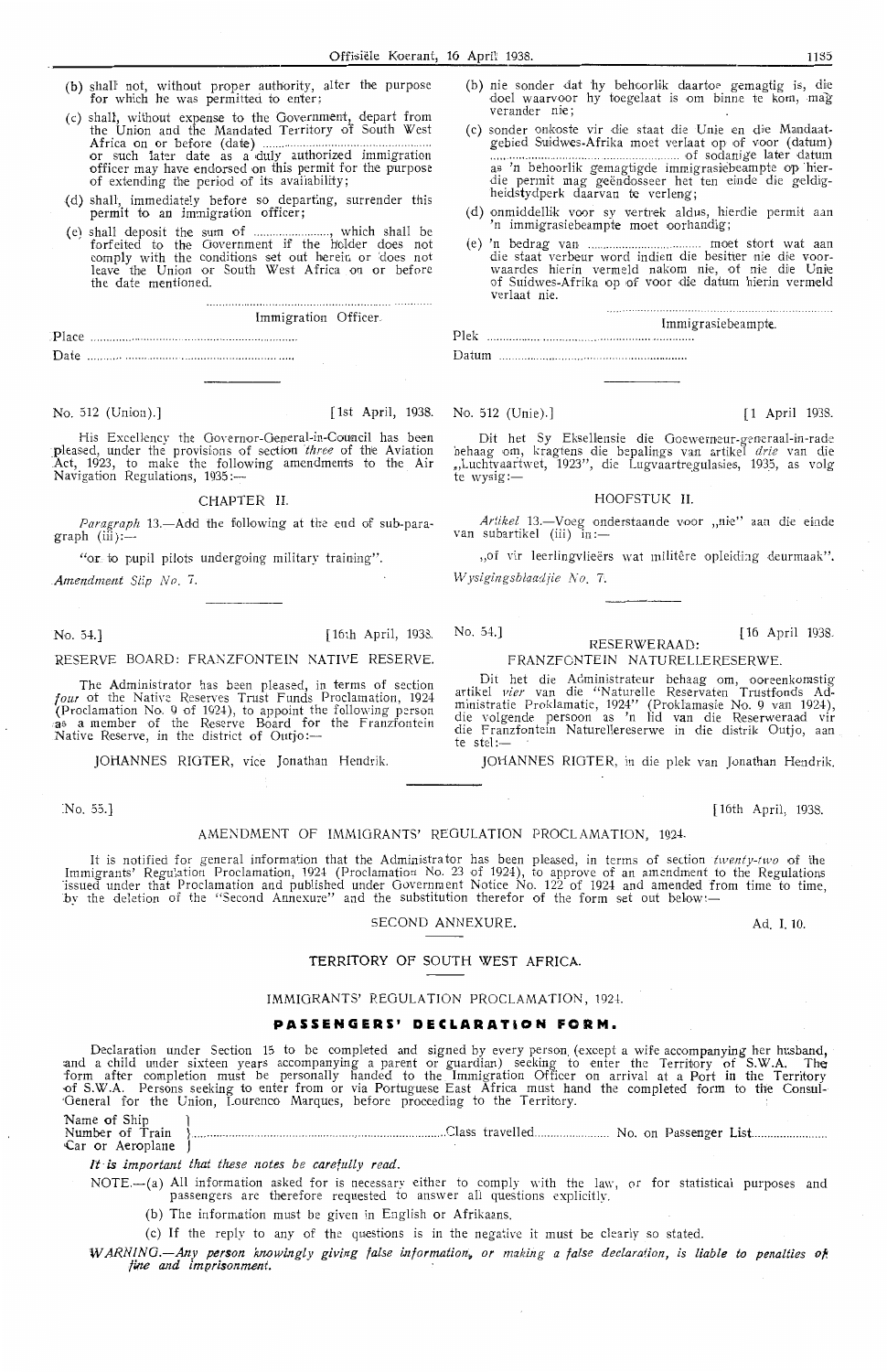| 1. Name in full in block letters (Surname)<br>f <b>irst</b> )<br>$\sim$ $\sim$ $\sim$ $\sim$ $\sim$ $\sim$ $\sim$<br>2. Port of (a) Embarkation, (b) intended<br>Debarkation<br>3. (a) Sex, and (b) Condition (single, married.<br>widowed or divorced).<br>4. (a) Age next birthday, (b) Town and<br>Country of Birth<br>5. (a) Nationality (British, French. Indian,<br>etc.), (b) Race (European, Hebrew, Asiatic,<br>or African) | (2) (a) $(2)$ (a) $(3)$<br>(5) (a) $(2)$ (a) $(3)$ (a) $(4)$ (a) $(5)$ (a) $(6)$ (b) $(6)$ (a) $(7)$ (b) $(8)$ (a) $(9)$ (a) $(9)$ (a) $(9)$ (b) $(10)$ (c) $(10)$ (c) $(10)$ (c) $(10)$ (c) $(10)$ (c) $(10)$ (c) $(10)$ (c) $(10)$ (c) $(10)$ (c) $(10$ | Particulars of<br>Passport.<br>Place of Issue<br>Date of Issue<br>Date of Expiry<br>(This column is re-<br>served for the re-<br>marks of the Immi-<br>gration Officer.) |
|--------------------------------------------------------------------------------------------------------------------------------------------------------------------------------------------------------------------------------------------------------------------------------------------------------------------------------------------------------------------------------------------------------------------------------------|-----------------------------------------------------------------------------------------------------------------------------------------------------------------------------------------------------------------------------------------------------------|--------------------------------------------------------------------------------------------------------------------------------------------------------------------------|
| 6. If accompanied by wife and/or children<br>under 16, give particulars.<br>(The names of children who are wards $(6)$ Name<br>under guardianship should be given and<br><i>indicated.</i> )                                                                                                                                                                                                                                         | Age<br>Whether<br>Sex.<br>Birthplace<br>next<br>previously<br>birthday<br>in Union.                                                                                                                                                                       |                                                                                                                                                                          |
| (If unaccompanied by wife or children<br>state "Travelling unaccompanied.")                                                                                                                                                                                                                                                                                                                                                          | $W$ ife<br>F.                                                                                                                                                                                                                                             |                                                                                                                                                                          |
| Last Home Address                                                                                                                                                                                                                                                                                                                                                                                                                    |                                                                                                                                                                                                                                                           |                                                                                                                                                                          |
| (State length of residence.)<br>8. Why have you come to South West Africa?<br>(e.g. S.W.A. Resident returning for per-<br>manent residence, for business visit, holi-<br>day visit, etc.)                                                                                                                                                                                                                                            |                                                                                                                                                                                                                                                           |                                                                                                                                                                          |
| in any part of South Africa now included<br>in the Union or S.W.A.; (b) Date of last departure from South West Africa.                                                                                                                                                                                                                                                                                                               |                                                                                                                                                                                                                                                           |                                                                                                                                                                          |
| 10. Proposed place of abode in or outside<br>South West Africa.—Address in full.<br>(If proceeding to a destination outside)<br>South West Africa, state "In transit for                                                                                                                                                                                                                                                             |                                                                                                                                                                                                                                                           |                                                                                                                                                                          |
| 11. Occupation                                                                                                                                                                                                                                                                                                                                                                                                                       |                                                                                                                                                                                                                                                           |                                                                                                                                                                          |

## THE FOLLOWING QUESTIONS DO NOT APPLY TO-

(i) Persons Born or Domiciled in South West Africa returning after Temporary Absence of less than Three Years.

 $\sim 10^{11}$ 

(ii) Tourists on Ships calling at any South West Africa Port in the oourse of an organised Pleasure Cruise;

(iii) Members of His Majesty's Regular Naval or Military Forces or Foreign Consuls duly accredited to the Union.

| 12. What means can you produce as your bonal<br>fide property for your use in South West<br>Africa?                                                              |      |  |  |
|------------------------------------------------------------------------------------------------------------------------------------------------------------------|------|--|--|
| (State definitely the sum of money you<br>possess, whether in cash, letter of credit or<br>otherwise; or what documentary evidence                               | (12) |  |  |
| you have of definite employment, or support,<br>promised to you in South West Africa,<br>and what references you can give from<br>persons in South West Africa.) |      |  |  |
| 13. What European languages can you write? (13)                                                                                                                  |      |  |  |
| permission to enter or (b) have you been                                                                                                                         |      |  |  |
| deported from or ordered to leave, any<br>part of South Africa which is now included<br>in the Union or South West Africa?                                       |      |  |  |
| $(1)$ ves, give particulars.)                                                                                                                                    |      |  |  |
| 15. Have you ever been convicted of any crime                                                                                                                    |      |  |  |
| in any country? $\cdots$ $\cdots$                                                                                                                                |      |  |  |
| $(1)$ yes, give particulars.)                                                                                                                                    |      |  |  |
|                                                                                                                                                                  |      |  |  |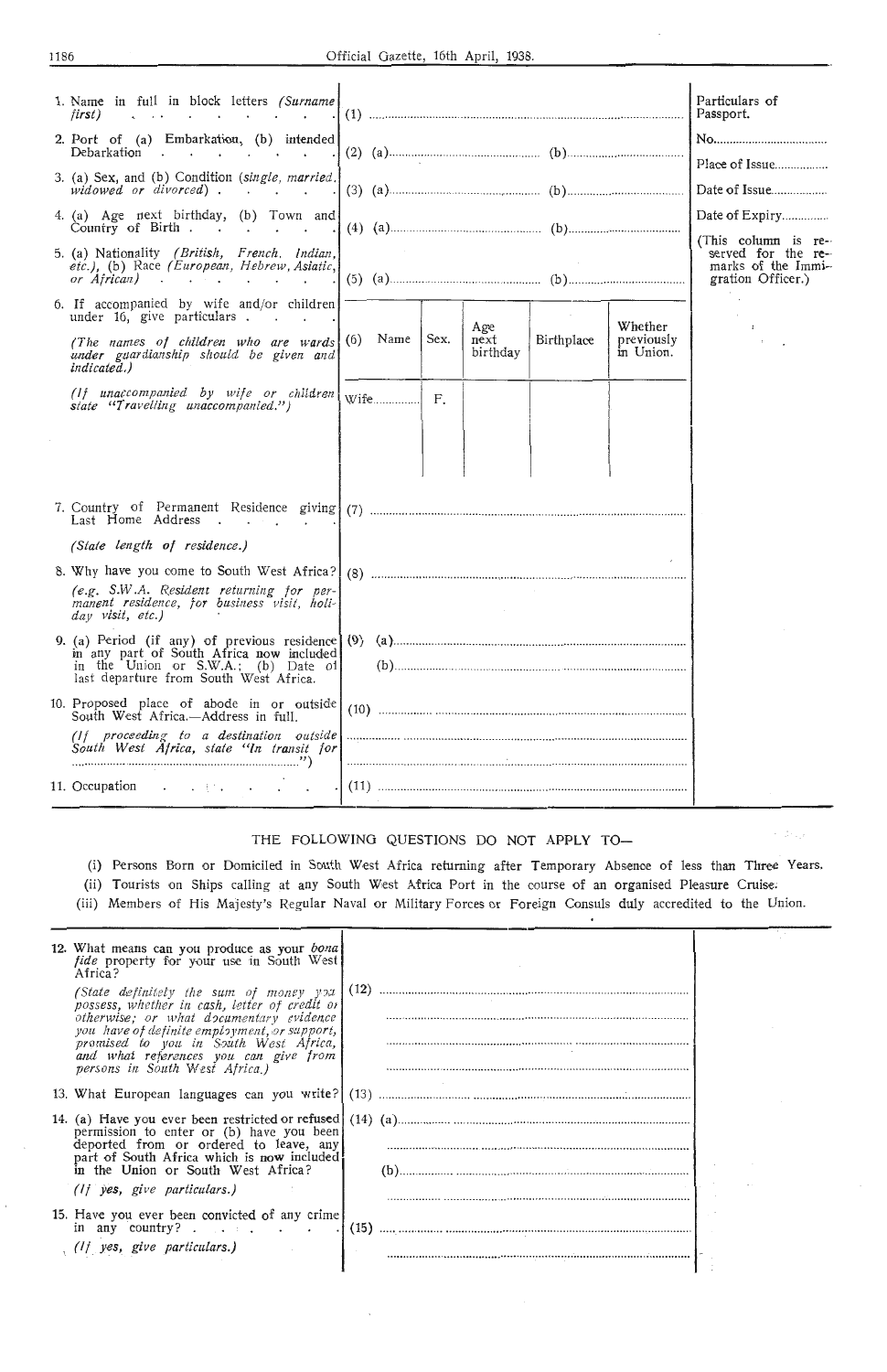| 16. Are you and those accompanying you sui-1 (16)<br>fering from tuberculosis (consumption<br>other<br>infectious<br>communicable<br>or<br>isease' |  |
|----------------------------------------------------------------------------------------------------------------------------------------------------|--|
| yes, give particulars.)                                                                                                                            |  |
| (Immigrants suffering from infectious or<br>contagious diseases, e.g. leprosy, trachoma,<br>hilis, are prohibited from entering South              |  |
| est Africa, also any person who is affect-<br>tuberculosis<br>pos·<br>enter South<br>of a permit to<br>issued upon conditions prescribed           |  |
|                                                                                                                                                    |  |

Declared before me at

I hereby declare that I understand the above questions, and have answered them truly.

*Immigration Officer. Signature (or mark) of Passenger.* 

No. 55.] [ 16 April 1938.

#### WYSIGING VAN DIE "PROKLAMATIE TOT REGELING VAN IMMIGRATIE 1924"

Vir algemene inligting word bekendgemaak dat dit die Administrateur behaag het om, kragtens artikel twee-en-twintig<br>van die "Proklamatie tot Regeling van Immigratie 1924" (Proklamasie No. 23 van 1924), goed te keur dat die uitgevaardig ingevolge daardie Proklamasie en gepubliseer by Goewermentskennisgewing No. 122 van 1924 en v<br>tot tyd gewysig, gewysig word deur die "Tweede Byvoegsel" te skrap en te vervang deur die onderstaande vorm:—

. . . . . . . . . . . . . . .

#### TWEEDE BYVOEGSEL.

#### OEBIED VAN SUIDWES-AFRIKA.

#### "PROKLAM.ATIE TOT REOELINO VAN IMMIGRATIE 1924''.

#### **PASSASIERSVERKLARING**

Die verklaring ingevolge Artikel 15 moet ingevul en onderteken word deur elke persoon (met uitsondering van 'n<br>vrou wat haar man vergesel, en 'n kind onder die leeftyd van 16 jaar wat 'n ouer of voog vergesel) wat wens om<br> beampte by aankoms in 'n hawe in die Gebied Suidwes-Afrika oorhandig word. Persone, wat S.W.A. wens binne te<br>kom van, of via Portugees-Oos-Afrika, moet die ingevulde vorm aan die Konsul-generaal vir die Unie te Lourenco<br>Ma

~~1:n.mme:~ansk;iein ! .......... ............................... -................................. Klas gereis .Motorkar of Vliegtuig J ................. ........... No. op passasierslys

*Dit is belangrik dat hierdie notas sorgvuldig gelees moet word.* 

NOTA:--(a) Alle gevraagde informasie is nodig, óf om aan die Wet te voldoen óf vir statistiek doeleindes, en<br>passasiers word derhalwe versoek om al die vrae duidelik te beantwoord.

- (b) Die informasie moet in Engels of Afrikaans verstrek word
- (c) Indien die antwoord op enigeen van hierdie vrae ontkennend is, moet dit duidelik aldus vermeld word.
- *W AARSKUW ING.—lemand wat wetens vals inligting verskaf of 'n vals verklaring aflê is strafbaar met boete en.*<br>gevangenisstraf.

| 1. Naam voluit in drukletters (familienaam<br>$\textit{eerste}$ | Besonderhede van<br>paspoort.                                                             |
|-----------------------------------------------------------------|-------------------------------------------------------------------------------------------|
| 2. Hawe van (a) inskeping (b) voorgenome                        |                                                                                           |
|                                                                 | Waar uitgereik                                                                            |
| 3. (a) Geslag en (b) huwelikstaat (ongehuud,                    | Datum van uitreiking                                                                      |
| 4. (a) Leeftyd op volgende verjaardag                           |                                                                                           |
| (b) Dorp en land van geboorte                                   | Verval datum                                                                              |
|                                                                 | (Hierdie kolom is ge-<br>reserveer vir die op-<br>merkinge van die<br>Immigrasiebeampte.) |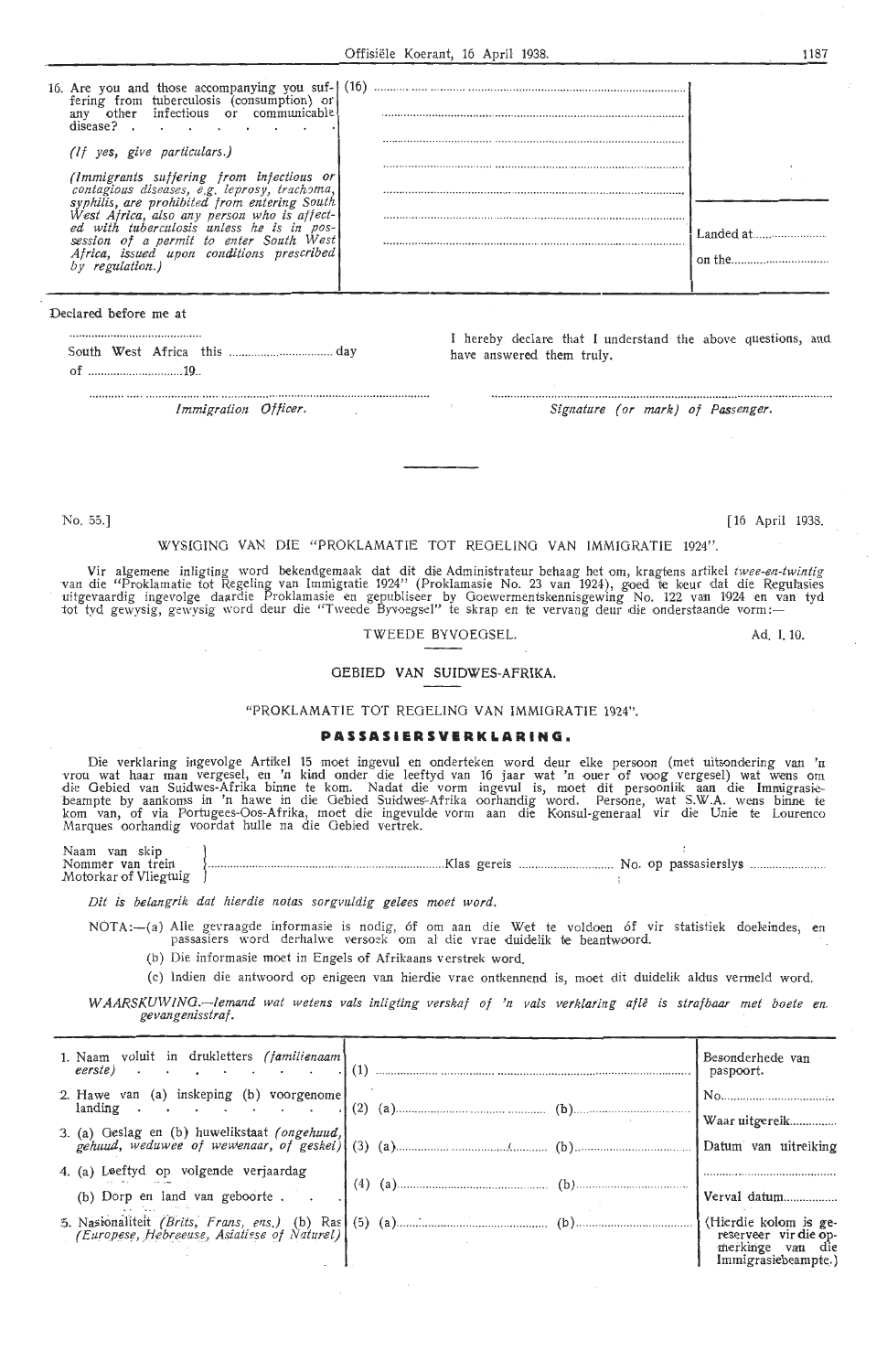| 6. Indien vergesel van vrou en/of kinders<br>wat onder 16 jaar is, gee besonderhede.<br>(Die name van kinders, wat as pupille)<br>onder voogde staan, moet opgegee en aan-<br>gestip word.) | (6) | Naam | Ge-<br>slag. | Ouderdom<br>op vol-<br>gende ver-<br>jaardag.                                                                                                                | Geboorte-<br>plek. | Indien<br>vroeër in<br>die Unie<br>gewees. |
|---------------------------------------------------------------------------------------------------------------------------------------------------------------------------------------------|-----|------|--------------|--------------------------------------------------------------------------------------------------------------------------------------------------------------|--------------------|--------------------------------------------|
| (Indien nie vergesel van vrou of kinders<br>nie skryf "reis alleen.")                                                                                                                       |     | Vrou | V.           |                                                                                                                                                              |                    |                                            |
| 7. Land van permanente verblyf met vermelding                                                                                                                                               |     |      |              | $\left\{ \cdot \cdot \cdot \cdot \cdot \cdot \right\}$ , and the motion of the motion compared and compared and compared and $\cdot \cdot \cdot \cdot \cdot$ |                    |                                            |
| (Vermeld hoelank woonagtig.).                                                                                                                                                               |     |      |              |                                                                                                                                                              |                    |                                            |
| 8. Waarom het u na Suidwes-Afrika gekom?<br>(b.v., Suidwes-Afrika-inwoner wat terugkeer)<br>vir permanente verblyf, op besigheids-<br>besoek, vakansiebesoek, ens.).                        |     |      |              |                                                                                                                                                              |                    |                                            |
| 9. (a) Tydperk (indien enige) van vorige ver-1(9)                                                                                                                                           |     |      |              |                                                                                                                                                              |                    |                                            |
| blyf in enige deel van Suid-Afrika wat<br>nou by die Unie of Suidwes-Afrika ingesluit<br>is, (b) Datum van vorige vertrek uit Suid-<br>wes-Afrika                                           |     |      |              |                                                                                                                                                              |                    |                                            |
| 10. Voorgenome verblyfplek in of buite Suid-<br>$wes-Afrika. - Volledige adres$                                                                                                             |     |      |              |                                                                                                                                                              |                    |                                            |
| (Indien op weg na 'n bestemming buite<br>Suidwes-Afrika vermeld dan "deurreisende                                                                                                           |     |      |              |                                                                                                                                                              |                    |                                            |
| 11. Beroep<br>$\mathbf{r} = \mathbf{r} \cdot \mathbf{r}$ , where $\mathbf{r} = \mathbf{r} \cdot \mathbf{r}$ , where $\mathbf{r} = \mathbf{r} \cdot \mathbf{r}$                              |     |      |              |                                                                                                                                                              |                    |                                            |

#### ONDERSTAANDE VRAE IS NIE VAN TOEPASSING OP-

(i) .Persone in Suidwes-Afrika gebore of gedomisilieer, wat terugkeer na tydelike afwesigheid van minder as Drie Jaar.

(ii) Toeriste op skepe wat enige hawe in Suidwes-Afrika aandoen in die loop van 'n georganiseerde plesierreis.

(iii) Lede van Sy Majesteit se Gereëlde See- of Landmagte of Buitelandse Konsuls, wat behoorlik by die Unie geakkrediteer is.

| 12. Watter middele kan u toon as u eie bona<br><i>fide</i> besitting vir u gebruik in Suidwes-<br>Afrika.<br>(Verklaar duidelik hoeveel geld u besit,<br>hetsy in kontant, kredietbrief, of andersins)<br>of watter skriftelike bewys u han toon dat<br>u 'n bepaalde betrekking of onderhoud in<br>Suidwes-Afrika beloof is; en by watter<br>persone in Suidwes-Afrika navraag omtrent |  |           |
|-----------------------------------------------------------------------------------------------------------------------------------------------------------------------------------------------------------------------------------------------------------------------------------------------------------------------------------------------------------------------------------------|--|-----------|
| u gedaan kan word)                                                                                                                                                                                                                                                                                                                                                                      |  |           |
| 13. Watter Europese tale kan u skryf?.<br>14. (a) Is u ooit beperkinge opgelê of toe-<br>gang geweier tot, of (b) is u ooit ge-                                                                                                                                                                                                                                                         |  |           |
| deporteer uit, of gelas om enige deel van<br>Suid-Afrika wat nou by die Unie of Suid-<br>wes-Afrika ingesluit is, te verlaat?                                                                                                                                                                                                                                                           |  |           |
| (Indien ja, gee besonderhede.)                                                                                                                                                                                                                                                                                                                                                          |  |           |
| in enige land?                                                                                                                                                                                                                                                                                                                                                                          |  |           |
| (Indien ja, gee besonderhede.)                                                                                                                                                                                                                                                                                                                                                          |  |           |
| 16. Ly u en diegene wat u vergesel aan tuber-<br>kulose (tering) of enige ander aansteeklike<br>of oordraagbare siekte?                                                                                                                                                                                                                                                                 |  |           |
| (Indien ja, gee besonderhede.)                                                                                                                                                                                                                                                                                                                                                          |  |           |
| (Toegang tot Suidwes-Afrika word geweier)<br>aan Immigrante wat ly aan aansteeklike<br>of besmetlike siektes, b.v. melaatsheid,                                                                                                                                                                                                                                                         |  |           |
| trachoma, sifilis, asook aan enige persoon<br>wat ly aan tuberkulose, tensy hy in besit<br>is van 'n permit om Suidwes-Afrika binne                                                                                                                                                                                                                                                     |  | Geland te |
| te kom, wat uitgereik is op voorwaardes<br>wat by Regulasie vasgestel is.)                                                                                                                                                                                                                                                                                                              |  |           |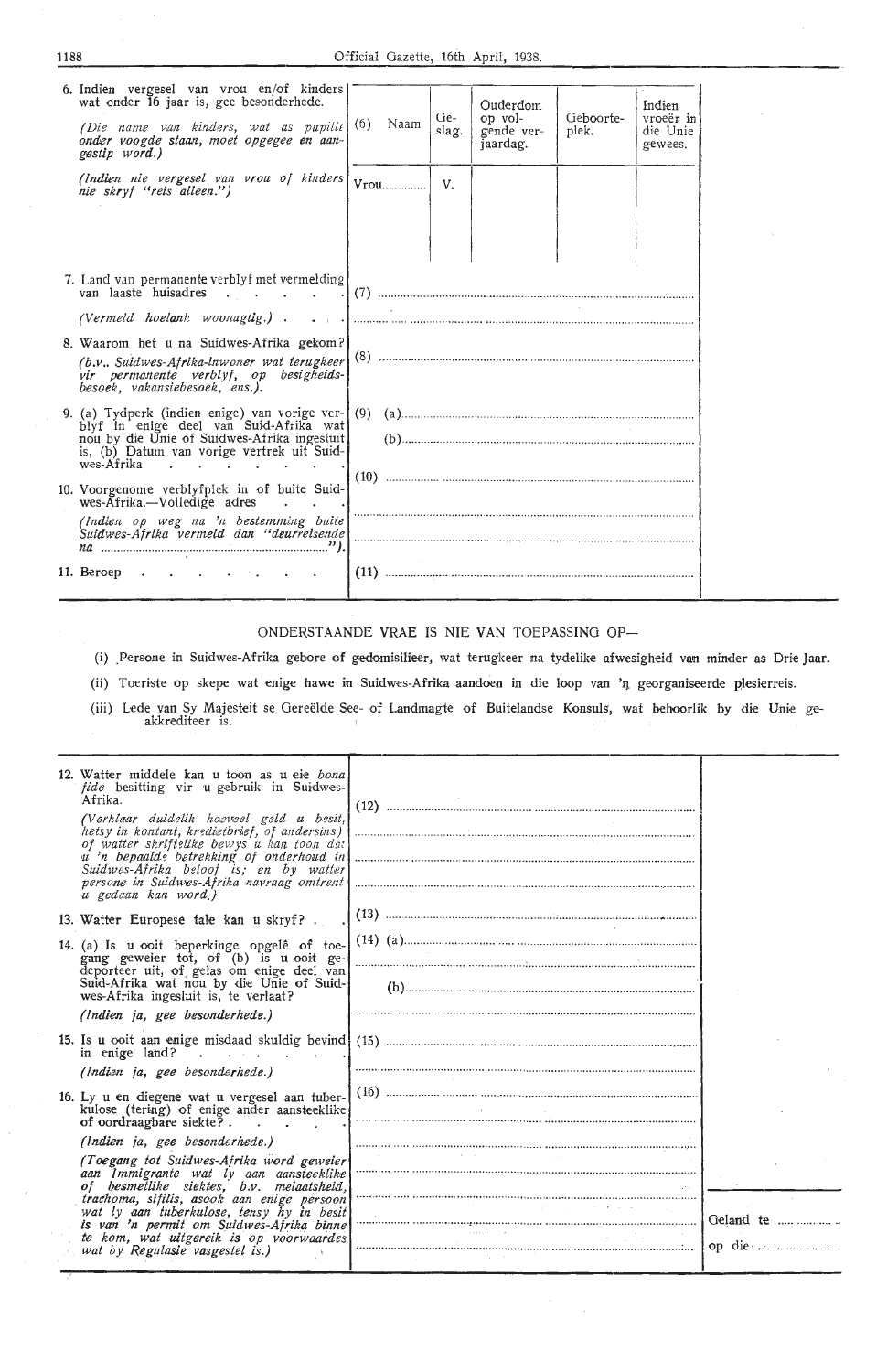Verklaar voor my te

op hede die ....................... .

dag van ............................. .

**19 ............ .** 

*lmmigrasiebeampte.* 

No. 56.] [30th March, 1938. No. 56.] [30 Maart 1938.

In terms of section *two* of the Canned Crayfish Tax Pro-<br>clamation, 1937 (Proclamation No. 19 of 1937), it is hereby notifiect that the maximum weight, mentioned in the said section, has been fixed at 600,000 pounds (representing 12,500<br>units, or cases, of 48 pounds) of canned crayfish, for the year ending the 31st March, 1939. D. 0. CONRADIE,

*Administrator.* 

Windhoek,

30th March, 1938.

No. 57.] [16th April, 1938.

## CATTLE IMPROVEMENT ORDINANCE, 1930:

APPOINTMENT ON BOARD:

## DISTRICT OF OTJIWARONGO.

The Administrator has been pleased, in terms of section *three* of the Cattle Improvement Ordinance No. 10 of 1930, as amended, to approve of the following appointment on the Otjiwarongo Cattle Improvement Board:-

For the Southern Area.

THEUNIS LEWIS BOTHA vice Col. 0. W. Lee, r-esigned.

No. 58.] [ 16th April, 1938. No. 58.] [ 16 April 1938. ]

#### CENTRAL ROADS BOARD.

The Administrator has been pleased, under and by virtue of the powers conferred on him by sections *six* and *forty-four* of the Roads and Outspans Ordinance, 1937 (Ordinance No. 7 of 1937), to make the following regulation as an amendment of the regulations published in Government Notice No. 8 which is dated the 3rd January, 1938, and to be read as part of the said regulations:-

#### **REGULATION**

9. Regulation No. 7 is hereby deleted and the following new regulation substituted therefor:-

#### ALLOWANCES TO MEMBERS

"7. The members of the Board, other than the Chairman, shall receive allowances on *tire* following scale, viz:

- (a) £2.2.0 per diem when actually engaged µpon the duties of the Board or where a member is un- avoidably detained at the venue of a meetrng;
- (b) £1.1.0 per diem while occupied in travelling to attend meetings of the Board and returning to their places of residenoe;
- (c) 9d per mile as mileage allowance where it is necessary to use private motor transport to proceed to and from meetings."

## No. 59.] [7th April, 1938. No. 59.] [7 April 1938.

#### VACANCY FOR THE ELECTORAL DIVISION OF STAMPRIET.

In terms of paragraph 58 of the Schedule to the South West Africa Constitution Act, 1925 (Act No. 42 of 1925), I, DAVID GIDEON CONRADIE, Administrator of South West Africa, do hereby order as follows:-

(1) that whereas a vacancy exists in the representation in the Legislative Assembly for South West Africa of the Electoral Division of Stampriet, by reason of the. resignation on the 8th March, 1938, of JOHANNES STEPHA-NUS DREYER, a Nomination Court shall sit on Monday

Ek verklaar hierby dat ek die bogemelde vrae verstaan, en dat ek hulle na waarheid beantwoord het.

*Handtekening ( of Merk) van Passasier.* 

Ooreenkomstig artikel *twee* van die Belastiingsproklamasie op Ingelegde Kreef, 1937 (Proklamasie No. 19 van 1937), word<br>hiermee bekendgemaak dat die maksimum gewig in die genoemde<br>artikel vermeld, op 600,000 pond (verteenwoordigende 12,500<br>eenhede, of kiste, van 48 pond) ingelegde is vir die jaar wat op 31 Maart 1939 eindi1g. **D.** 0. **CONRADIE,** 

30 Maart 1938.

No. 57.]

Windhoek,

## [16 April 1938.

*Administrateur.* 

## BEESTEVERBETERINGS-ORDONNANSIE, 1030

BENOEMING TOT RAAD: DISTRIK OTHWARONGO

Dit het die Administrateur behaag om, ooreenkomstig artikel *drie* van die Beesteverbeterings-Ordonnansie No. 10 van 1930, soos gewysig, die volgende aanstelling op die Otjiwarongo Beesteverbeterings Raad goed te keur:-

*Vir die Suidelike wyk:* 

THEUNIS LEWIS BOTHA in plek van Kof. 0. W. Lee, wat bedank het

#### SENTRALE PADRAAD: REGULASIES

Dit het die Administrateur behaag om, kragtens en ingevolge die bevoegdhede hom verleen deur artikels *ses* en *vier-en-veertig* van die Ordonnansie op Paaie en Uitspanplekke 1937 (Ordonnansie No. 7 van 1937), die volgende regulasie te maak as 'n wysiging van die regulasies gepubliseer volgens Goewermentskennisgewing No. 8 wat die derde dag van Januarie 1938 gedateer is, en wat gelees moet word as deel<br>van die vermelde regulasies :-

#### REGULASIE.

9. Regulasie No. 7 word hiermee geskrap en deur die volgende nuwe regulasie vervang:-

#### BELONING AAN LEDE

"7. Die lede van die Raad, behalwe die Voorsitter, moet toelaes ontvang volgens die volgende skaal,  $n.1$ :

- (a) £2.2.0 per dag as hulle werklik met die pligte van die raad besig is, of waar 'n lid onvermydelik op die vergaderplek teruggehou word;
- (b) £1.1.0 per dag terwyl hulle besig is met reis om die vergaderinge van die raad by te woon, en na hulle woonplekke terug te keer;
- (c) 9d per myl as 'n myltoelae wanneer dit nodig is om private motorvervoer te gebruik om 'na en van byeenkomste te ry."

VAKATURE IN DIE KIESAFDELINO STAMPRIET.

Ooreenkomstig paragraaf 58 van die Bylae tot "De Zuidwest-Afrika Konstitutie Wet, 1925" (Wet No. 42 van 1925 ), gelas ek, DAVID GIDEON CONRADIE, Administrateur van Suidwes-Afrika, hiermee as volg:-

**(1)** dat nademaal 'n vakature bestaan in die verteeinwoordiging in die Wetgewerude Vergadering van Suidwes-Afrika · van die Kiesafidelimg Stampriet, weens di,e bedankiing op 8 Maart 1938 van JOHANNES STEPHANUS DREYER, 'n Nominasiehof sitting sal hou op Maandag,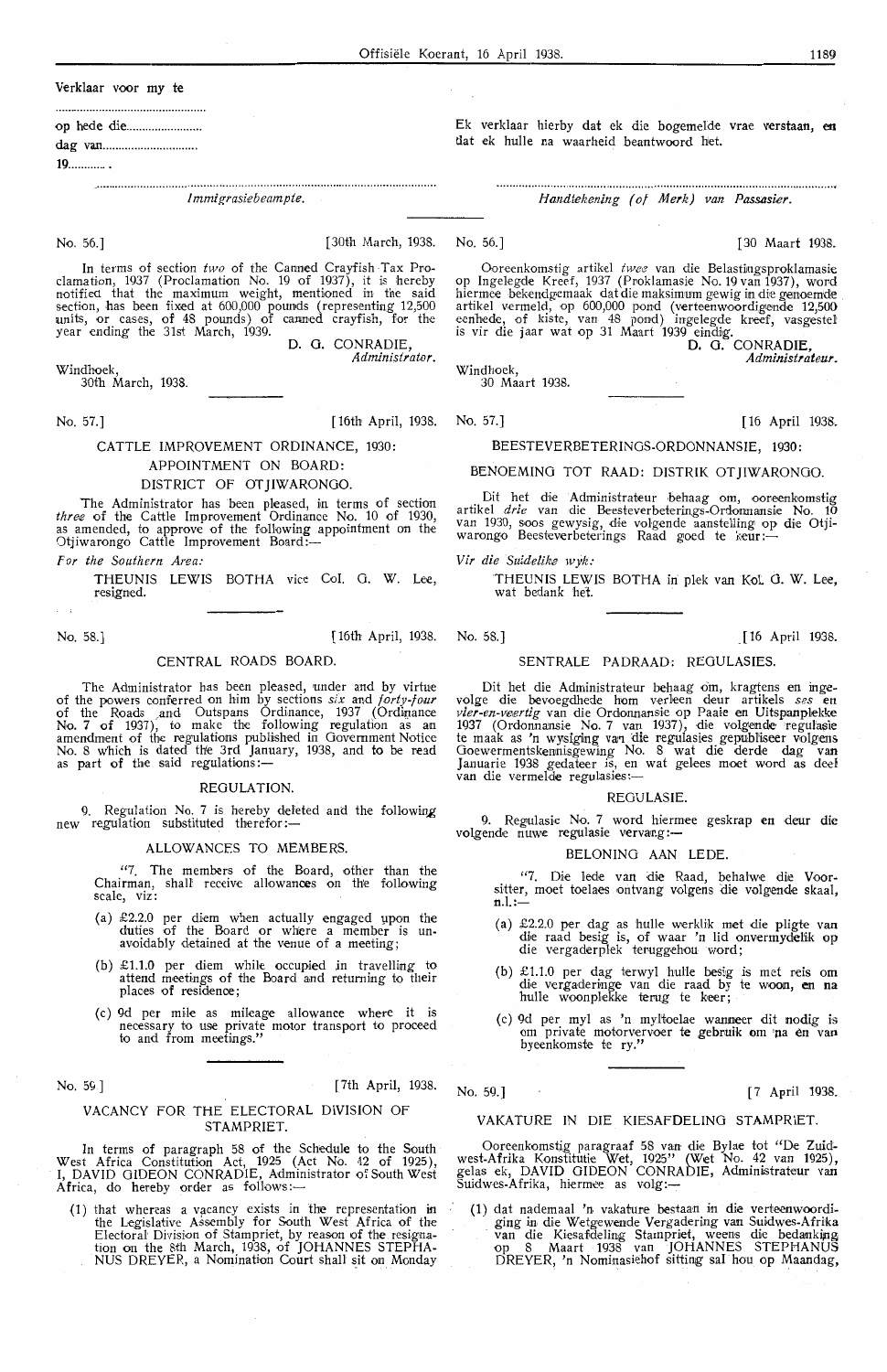the 2nd day of May, 1938, at 10 o'clock in the fore-<br>noon at the Auob Hotel, Stamprietfontein, to receive nomirnations of candidates for election to fill the said vacancy;

(2) that if a poll' becomes neoessary in, the electoral division aforesaid for the reason that more that more in stone<br>shall have been duly nominated at the close of the sitting of the said Nomination Court, the said poll shall be taken on Wednesday, the twenty-fifth day of May, 1938, and will commence at 8 o'clock in the morning and will close at 8 o'clock in the evening of the said day;

and further I do hereby appoint the Magistrate of the district of Oiheon, or other person lawful'ly acting for him, to be Returning Officer at the election in the said division to fill the said vacancy. D. G. CONRADIE

Windhoek,

7th April, 1938.

No. 60.l [16th April, 1938. No. 60.] [ 16 April 1938.

*Administrator,* 

#### CIRCUIT COURTS.

Under and by virtue of the powers conferred by sections two and *three* of the Further Administration of Justice Proclamation, 1920, the Administrator has divided the Territory<br>of South West Africa into the following Circuit Districts:—

- (1) *Northern Circuit District No.* 1, comprising the Magistricts of Karibib, Omaruru and Swakopmund;
- (2) Northern Circuit District No. 2, comprising the Magisterial Districts of Grootfontein, Otjiwarongo, Outjo and Ovamboland;
- 6 (3) Southern Circuit District, comprising the Magisterial Districts of Aroab, Bethanie, Keetmanshoop, Luderitz :and Warmbad ;
	- (4) Central Circuit *Central Circuit District,* comprising the Magisterial Districts of Oobabis, Oiheon, Maltahohe, Okahandja, Rehoboth and Windhoek;

and has directed that Circuit Courts shall be held in the fowns and on the days and at the times set forth in the Schedule hereto, provided that in the event of the Judge being . prevented by any unforseen cause of delay from opening the Circuit Court at any of the said places on the day fixed for the purpose, such Circuit Court shall be opened on the day on which the Judge shall arrive at such place, or as soon thereafter as conveniently may be.

#### **SCHEDULE**

- (1) For the *<sup>N</sup> orthern Cin~uit District No.* 1 at Omaruru on Tuesday, the 19th April, 1938, at 10 a.m.
- (2) For the *Northern Circuit District No.* 2 at Ofjiwarongo on Monday, the 25th April, 1938, at 11 a.m.
- (3) For the *Southern Circuit District* at Luderitz on Monday, the 9th May, 1938, at 11 a.m.
- (4) For the *Central Circuit District* at Windhoek on Monday, the 6th June, 1938, at 10 a.m.

No. 61.] [ 16th April, 1938.

The Administrator has been pleased, in terms of subsection (1) of section 48 of the Union Prisons and Reforma-<br>tories Act No. 13 of 1911 as amended and applied to South West Africa by Proclamation No. 6 of 1916, to approve of the appointment of the Reverend KARL WYNAND LE ROUX as a member of the Board of Visitors Tor Convict Prisons and Gaols in South West Africa vice the Reverend A. N. Taylor resigned, with effect from the 1st April, 1938.

#### · **No,** 62.] [16th April, 1938.

The Administrator has been pleased under and by virtue of the powers in him vested by section *sixteen* of the Native Administration Proclamation, 1922 (Proclamation No. 11 of 1922), to increase the area of thle franzfontein Native Reserve, as defined 'in the First Sch'edul,e to Government Notice No. 122 of the 13th November, 1923, by adding to it the area of land adjoining its western boundary, in extent approximately, **21,000** hectares, and included within the following boundaries:-

2 Mei 1938, om 10 uur in die voormiddag, in die Auob Hotel, Stampri,etfontein , om nominasies van kandidate te ontvarng vir verki-esing om gemelde vakature te ,·ul;

(b) dat indien 'n stemming nodig word in die genoemde<br>kiesafdeling, deurdat meer as een persoon wettiglik genomineer is by die sluiting van die sitting van die sitting van voormelde Nominasiehof, die voormelde stemming op Woensdag, 25 Mei 1938, sal plaasvind, en dat dit om<br>8 uur in die môre sal begin en om 8 uur in die<br>aand van daardie dag sal sluit;

en verder stel ek hiermee aan die Magistraat van die distrik Gibeon, of 'n ander persoon wat wettiglik in sy plek ageer, om Kiesbeampte te wees by die verkiesing in die genoemde<br>kiesafdeling om gemelde vakature aan te vul.

> D. G. CONRADIE, *Administrateur.*

Windhoek, 7 April 1938.

#### RONDGAANDE HOWE.

Kragtens en ingevolge die bevoegdhede verleen ooreen-<br>komstig artikels *twee* en *drie* van "De Verdere Rechtsbedeling Proklamatie 1920", het die Administrateur die Gebied van Suidwes-Afrika in die volgende Rondgaande Hof Distrikte verdeel:

- (1) *No ordelike Rondgrw.nd& Hof Distrik* <sup>N</sup> ,. 1, wat die magistraatsdistrikte van Karibib, Omaruru en Swakopmund bevat:
- (2) *Noordelike Rondgaande Hof Distrik No.* 2, wat die magistraatsdistrikte van Grootfontein, Otjiwarongo, Outjo •en Ovambolanid bevat;
- (3) Suidelike Rondgaande Hof Distrik, wat die magistraatsdistrikte van Aroab, Bethanie, Keetmanshoop, Luderitz<br>en Warmbad bevat;
- (4) *Suidelik e Rondgaande H of Distrik,* wat die magiistraatsdistrikte van Gobabis, Gibeon, Maltahohe, Okahandja, Rehoboth en Windhoek bevat;

en het beveel dat Rondgaande Howe in die dorpe gehou sal word en op die dae en op die tye wat in die Bylae hiervan uiteengesit is, met dien verstande dat ingeval die Regter deur enige onvoorsiene oorsaak van oponthoud verhinder word om die Rondgaande Hof te open op enige van die vermelde plekke op die dag wat vasgestel is vir die doel, word sodanige Rondgaande Hof geopen op die dag waarop die Regter op sodanige plek aankom of so gou daarna as wat gerieflik<br>mag wees mag wees. BYLAE.

- (1) Vir die *Noordelike Rondgaande Hof Distrik No.* 1 op Omaruru op Dinsdag, 19 April 1938, om 10 v.m.
- (2) Vir die *Noordelike Rondgaande Hof Distrik No*. 2 op Otjiwarongo op Maandag, 25 April 1938, om 11 v.m.
- (3) Vir die *Suidclike Rondgaande Hof Distrik* op Luderitz op Maandag, 9 M,ei 1938, om 11 v.m.
- (4) Vir die Sentrale Rondgaande Hof Distrik op Windhoek op Maandag,  $6$  Junie 1938, om  $10^{6}$  v.m.

No. 61.] [ 16 April 1938.

Dit het die Administrateur behaag om, ooreenkomstig subartikel (1) van artikel 48 van die "Unie Wet op Gevange-<br>nissen en Verbetergestichten", No. 13 van 1911, soos gewysig<br>en op Suidwes-Afrika toegepas deur Proklamasie No. 6 van<br>1916, sy goedkeuring te heg aan die aanstell eerwaarde KARL WYNAND LE ROUX, as 'n lid van die Raad van Besoekers vir Gevangenisse in Suidwes-Afrika, in die plek van Weleerwaarde A. N. Taylor, wat bedank het, met ingang vanaf 1 April 1938.

#### No. 62.] [ 16 April 1938

Dit het die Administrateur behaag om, op grond van en kragtens die bevoegdhede hom verleen deur artikel *sestien* van die "Naturelle Administratie Proklamatie, 1922" (Proklamasie No. 11 van 1922), die gebied van die Franzfontein Naturellereserwe, soos omskrywe in die Eerste Bylae van Goewermentskennisgewing No. 122 van 13 November 1923, te vergroot, deur die landstreek wat die westelike grens aangrens daaraan toe te voeg 'en wat ongeveer 21,000 hektare groot is, en binne die volgende grense ingesluit is:-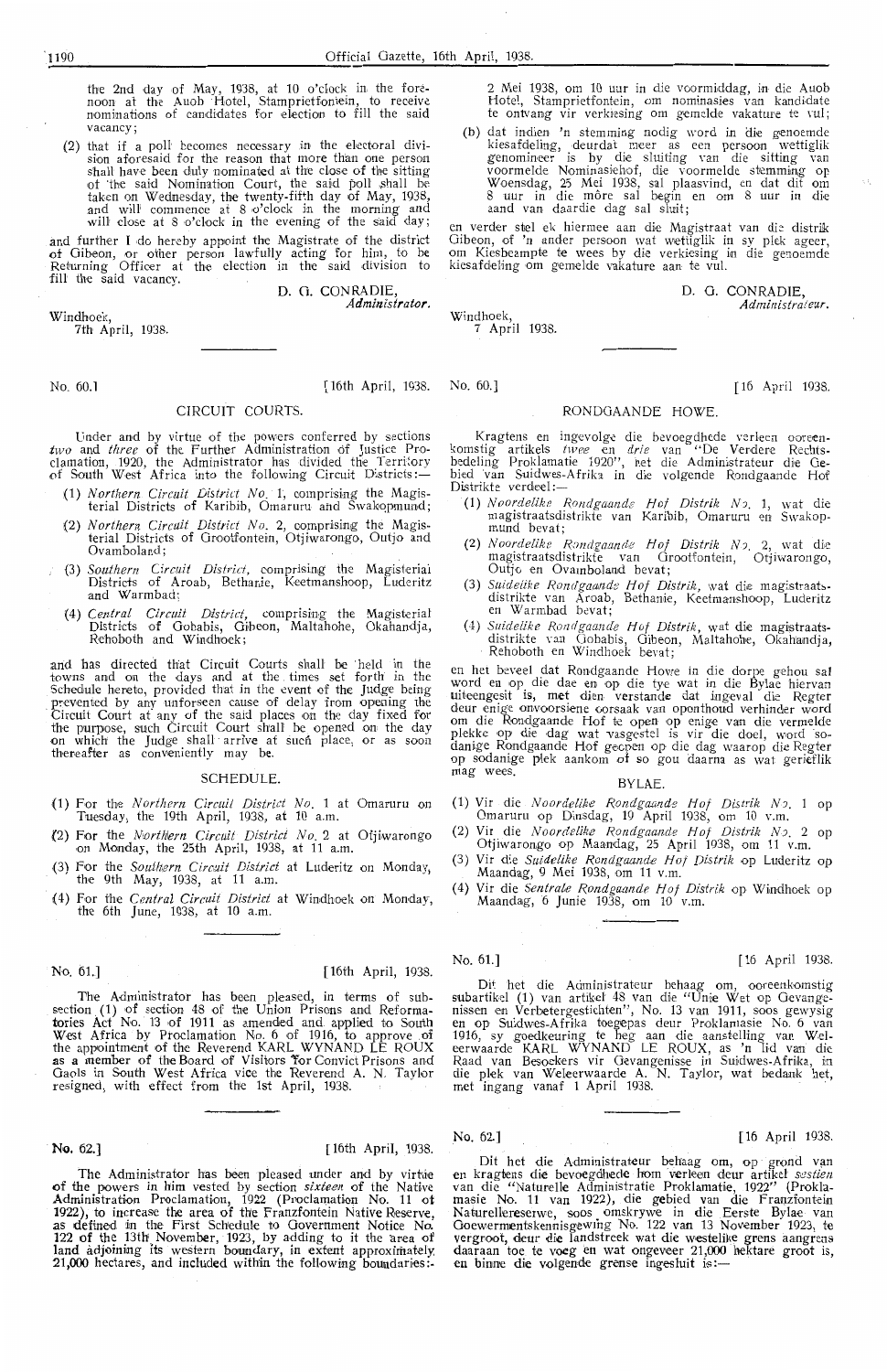Commencing at the north-western corner beacon (No. 39) of the Franzfontein Native Reserve, being the south-western<br>corner beacon of the farm Leghorn No. 10 in the district<br>of Outjo, and proceeding south-westwards along the western<br>boundary of the Franzfontein Native Reserve to oontinuing westwards in the same straight line to the point where it intersects the boundary of the Kaokofeld, being at this point the boundary of the Police Zone as defined in the First Schedule to Proclamation No. 26 of 1928; thence north-<br>westwards continuing along the common boundary of the<br>Kaokofeld and the Police Zone, defined as aforesaid, to the<br>corner beacon Gr. II situated to the south of t thence north-eastwards in a straight line to the north-western<br>corner beacon of the Franzfontein Native Reserve, being the point of beginning.

Beginnende by die noordwestelike hoekbaken (No. 39)<br>van die Franzfontein Naturellereserwe, wat die suidwestelike<br>hoekbaken van die plaas Leghorn No. 10 in die distrik Outjo<br>is, en voortgaande suidweswaarts langs die westel baken (No. 37); vandaar weswaarts in 'n reguit lyn na 'n<br>punt een kilometer suid van die Kareitas watergat en voortgaande weswaarts in dieselfde reguit lyn na die punt waar<br>dit die grens van die Kaokofeld sny, wat op 'hierdie punt die grens van die Polisiesone is, soos in die Eerste Bylae<br>van Proklamasie No. 26 van 1928 omskrywe; vandaar noord-<br>weswaarts voortgaande langs die gemeenskaplike grens van die Kaokofeld en die Polisiesone, soos voormeld omskrywe<br>na die hoekbaken Gr. II, ten suide van die Aubrivier geleë,<br>vandaar noordooswaarts in 'n reguit lyn na die noordwestelike<br>hoekbaken van die Franzfontein Naturelleres

# **General Notices.**

#### (No. 19 of 1938.)

#### The following particulars in regard to the registration of Companies are published for general information.

H. F. DOWLING, Registrar of Companies

# Algemene Kennisgewings.

#### (No. 19 van 1938.)

Die volgende besonderhede in verband met die registrasie van Maatskappye word vir algemene informasie gepubliseer.

> H. F. DOWLING, Registrateur van Maatskappye ..

Registrasiekantoor vir Maatskappye, Windhoek, 6de April 1938.

Companies Registration Office, Windhoek, 6th April, 1938.

**COMPRNIES REGISTERED. MRRTSKRPPYE GEREGISTREER.** 

| No. | Name of Company<br>Naam van Maatskappy      | Address/Adres                  | Date of Registration<br>Datum van Registrasie | $Capital - Kapitaal$                 |
|-----|---------------------------------------------|--------------------------------|-----------------------------------------------|--------------------------------------|
| 196 | Metje & Ziegler (Proprietary)<br>Limited    | Insel Street,<br>Luderitz      | 4.3.1938                                      | $\pounds$ 100,000 . $\qquad -$ . $-$ |
| 197 | Swakopmund Tannery<br>(Proprietary) Limited | Bruecken Street,<br>Swakopmund | 16.3.1938                                     | $£1,000. - . -$                      |

**FOREIGN COMPRNIES REGISTERED.** - **BUlTELRNDSE MRRTSKRPPYE .GEREGISTREER.** 

| No. | Name of Company.<br>Naam van Maatskappy.       | Address/Adres                                         | Date of Registration.<br>Datum van Registrasie. | Capital - Kapitaal |
|-----|------------------------------------------------|-------------------------------------------------------|-------------------------------------------------|--------------------|
| 95  | Fluorite and Minerals<br>(Proprietary) Limited | Liwinowski's<br>Buildings, Kaiser<br>Street, Windhoek | 14.3.1938                                       | $£ 500. - -$       |

#### (No. 20 of 1938.)

#### ADMISSION OF LAND SURVEYOR.

It is hereby notified for general information that CHARLES BERGH POWELL has this day ·been admitted, in terms of section *eleven* of the Land Survey Proclamation, 1920, to practise as a land surveyor within the Territory of South West Africa.

A. C. PARRY, Surveyor General.

Surveyor General's Office, Windhoek, 7th April, 1938.

#### (No. 20 van 1938.)

#### TOELATINO AS LANDMETER.

Hiermee word vir algemene inligting bekendgemaak dat CHARLES BERGH POWELL vandag, ooreenkomstig -attikel elf van die "Landmeting Proclamatie, 1920", toegelaat is om as 'n landmeter in die Gebied Suidwes-Afrika te praktiseer.

> A. C. PARRY, Landmeter-generaaI.

Kantoor van die Landmeter-Generaal, Windhoek, 7 April 1938.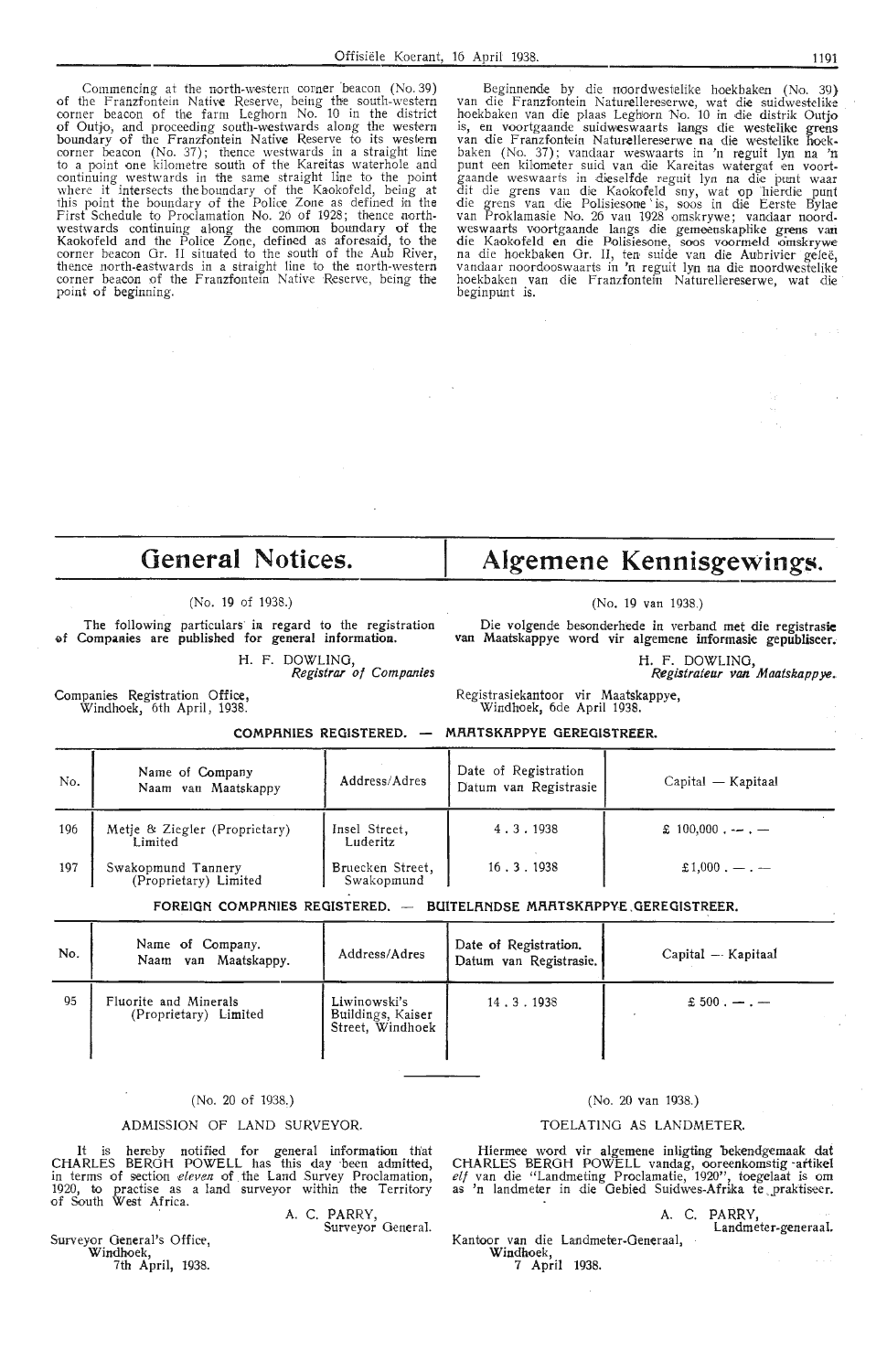# **Advertisements.**

## ADVERTISING IN THE *OFFICIAL GAZETTE* OF SOUTH WEST AFRICA.

1. The *Official Gazette* will be published on the 1st and 15th day of each month; in the event of either of those days falling on a Sunday or Public Holiday, the *Gazette* will be published on the next succeeding working day.

2. Advertisements for insertion in the *Gazette* must be delivered at the office of the Secretary for South West Africa (Room 46, \_Government Buildings, Windhoek) in the languages in which they are to be published, .not later than 4.30 p.m. · on the *ninth* day before the date of publ.ication of the *Oazette* in which they are to be inserted.

3. Advertisements will be inserted in the *Gazette* after the official matter or in a supplement to the *Gazette* at the discretion of the Secretary.

4. Advertisements will be published in the *Official*  Gazette in the English, Dutch or German languages; the necessary translations must be furnished by the advertiser or his agent. It should be borne in mind however, that the German version of the *Gazette* is a translation only and not the authorised issue.

5. Only legal advertisements are accepted for publication in the *Official Gazette*, and are subject to the approval of the Secretary for South West Africa, who can refuse to accept or decline further publication of any advertisement.

6. Advertisements should as far . as possible **be** type: written. Manuscript of advertisements should be written Qn one side of the paper only, and all proper names plainly inscribed; in the event of any name being incorrectly printed as **a** result of indistinct writing, the advertisement can only be republished on payment of the cost of another insertion.

7. The Subscription for the *Official Gazette* is 20/- per annum, post free in this Territory and the Union of South Africa obtainable from Messrs. John Meinert Ltd., Box 56, Windhoek. Postage must be prepaid by Overseas subscribers. Single copies of the *Gazette* may be obtained either from Messrs. Joh'n Meinert Ltd., Box 56, Windhoek, or from the Secretary for South West Africa at the price of 1/- per copy.

8. The charge for the insertion of advertisements other than the notices mentioned in the succeeding paragraph is at the rate of  $7/6$  per inch single column and  $15/7$  per inch double column, repeats half price. (Fractions of an inch to be reckoned an inch.)

9. Notices to Creditors and Debtors in the estates of deceased persons and notices of executors concerning liquidadeceased persons and notices of executors concerning liquida-<br>tion accounts lying for inspection, are published in schedule form at  $12$ - per estate.

10. No advertisement will be inserted unless the charge is prepaid. Cheques, drafts, postal orders or money orders must be made payable to the Secretary for South West **Africa.** 

#### NOTICE OF TRANSFER.

Notice is hereby given that fourteen days after publication hereof the business of

MET JE & ZIEGLER

at present carried on under above name,

- in Windhoek on Erven 206, 207, 208, Kaiser Street;
	- in Windhoek on Erven 697, 698, Rehoboth Street;
	- in Walvis Bay on Erven 349-357, 657, 658;
	- in Keetmanshoop on Erf 185,

will be transferred to

METJE & ZIEGLER (PTY) LTD., in WINDHOEK, WALVIS BAY, KEETMANSHOOP respective}y.

30th March, 1938.

METIE & ZIEGLER.

## **Advertensies.**

#### ADVERTEER IN DIE *OPflSIELE KOERANT* **VAN**  SUIDWES-AFRIKA.

1. Die *Offisiële Koerant* sai op die 1ste en 15de van elke maand verskyn; ingeval een van hierdie dae op 'n Sondag op Publieke Feesdag val, dan verskyn die *Offisie/2 K.oerant* op die eersvolgende werkdag.

2. Advertensies wat in die *Offisiele Koerant* geplaas moet word moet in die taal waarin hulle sal verskyn ingehandig word aan die kantoor van die Sekretaris vir Suidwes-Afrika (Kamer 46, Regerings-Geboue, Windhoek), nie later as 4.30 n.m. op die neende dag voor die datum van ver- skyning van die *Oftisiele Koerant* waarin die advertensies moet geplaas word nie.

3. Advertensies word in die *Offisiele Koerant* geplaas agter die offisiele gedeelte, of in 'n ekstra blad van die *l(oerant,* soos die Sekretaris mag goedvind.

4. Advertensies word in die *Offisiële Koerant* gepubli-<br>seer in die Engelse, Afrikaanse en Duitse tale; die nodige vertalinge moet deur die adverteerder of sy agent gelewer word. Dit moet onthou word dat die Duitse teks van die *Otfisiele Koeranl* slegs 'n vertaling is, en nie die geoutoriseerde uitgawe is nie.

5. Slegs wetsadvertensies word aangeneem vir publikasie in die *Offisiele Koerant,* en hulle is onderworpe aan die goedkeuring van die Sekretaris vir Suidwes-Afrika, wat **die**  aanneming of verdere publikasie van 'n advertensie mag weier.

6. Advertensies moet sover as moontlik op die masjien geskryf wees. Die manuskrip van advertensies moet slegs op een kant van die papier geskryf word, en alle name moet duidelik wees; ingeval 'n naam ingevolge onduidelike handskrif foutief gedruk word, dan kan die advertensies slegs dan weer gedruk word as die koste van 'n nuwe opneming betaal word.

7. Die jaarlikse intekengeld vir die *Offisiële Koerant* is 20/-, posvry in hierdie Gebied en die Unie van Suid-Afrika, verkrygbaar van die here John Meinert, Bpk., Posbus 56, Windhoek. Posgeld moet vooruit betaal word deur oorseese intekenaars. Enkele eksemplare van die *Offisiële Koerant* is verkrygbaar of van die here John Meinert, Bpk., Posbus 56, Windhoek, of van die Sekretaris vir Suidwes-Afrika, teen die prys van 1/- per eksemplaar.

8. Die koste vir die opname van advertensies, behalwe die kennisgewings, wat in die volgende paragraaf genoem is, is teen die tarief van 7/6 per duim enkel kolom, en 15/-<br>per duim dubbel kolom, herhalings teen half prys. (Gedeeltes van 'n duim moet as 'n volle duim bereken word.)

Kennisgewings aan krediteure en debiteure in die boedels vari oorlede persone, en kennisgewings van eksekuteurs betreffende likwidasie-rekenings, wat vir inspeksie le, word in skedule-vorm gepubliseer teen 12/- per boedel.

10. Geen advertensie sal geplaas word nie, tensy die koste vooruit betaal is. Tjeks, wissels, pos- of geldorders moet betaalbaar gemaak word aan die Sekretaris vir Suidwes<br>Afrika.

#### NOTICE OF SURRENDER.

Notice is hereby given that application will be made to the High Court of South West Africa on the 1st day of July, 1938, at 9 o'clock in the forenoon or as soon thereafter as eounsel can be heard for the surrender of the estate of KONRAD EMIL BERTHOLD SPITZE, a farmer of ,Grootfontein, as insolvent and that his schedules will lie for in-<br>spection at the office of the Master of the High Court at Windhoek and at the office of fhie Magistrate at Grootfontein for a period of fourteen days from the 19th day of April, 1938,

Post Street, Windhoek,

8th April, 1938.

J. ORMAN,<br>Applicant's Attorney.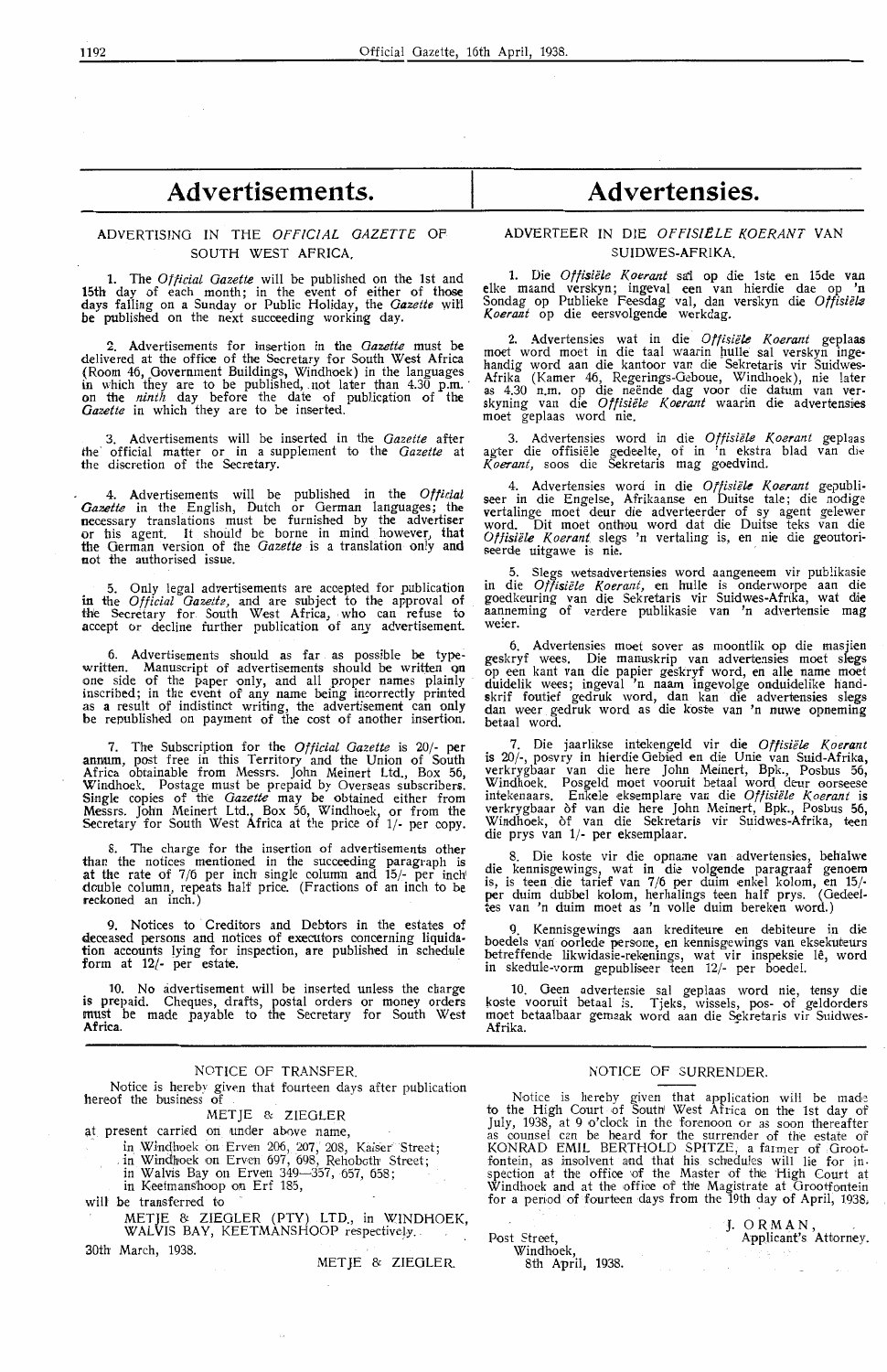#### MOTOR CARRIER TRANSPORTATION, S.W. AFRICA. -- MOTORTRANSPORT, SUIDWES-AFRIKA

The undermentioned applications for motor carrier certifi-<br>cates are published in terms of sub-section 1 of section 13<br>of the Motor Carrier Transportation Act, and sub-section (2)<br>of regulation 2.

Written representations (in duplicate) in support of, or in opposition to, such applications must be made to the Board or local board concerned within ten days from the -date of this publication.

Die onderstaande aansoeke om motortransportsertifikate word kragtens sub-artikel 1 van artikel 13 van die Motortransportwet, en sub-artikel 2 van regulasie 2 gepubliseer.

Skriftelike vertoë (in duplikaat) tot ondersteuning of bestryding van hierdie aansoeke moet binne tien dae vanaf die datum van hierdie publikasie aan die Raad of betrokke plaaslike raad gerig word.

| No. of<br>application.<br>No. van<br>aansoek. | Name of applicant.<br>Naam van applikant.                                         | Nature of proposed motor<br>carrier transportation and<br>number of vehicles.<br>Aard van voorgestelde<br>motortransport en getal<br>voertuie. | Points between and routes over, or area<br>within which the proposed motor carrier<br>transportation is to be effected.<br>Plekke waartussen en roetes waaroor, of<br>die gebied waarin die voorgestelde motor-<br>transport gedryf sal word.                                                                                                                                               |
|-----------------------------------------------|-----------------------------------------------------------------------------------|------------------------------------------------------------------------------------------------------------------------------------------------|---------------------------------------------------------------------------------------------------------------------------------------------------------------------------------------------------------------------------------------------------------------------------------------------------------------------------------------------------------------------------------------------|
|                                               | Plaaslike Padvervoerraad, Windhoek.<br>Local Road Transportation Board, Windhoek. |                                                                                                                                                |                                                                                                                                                                                                                                                                                                                                                                                             |
| A. 38/41.                                     | W. M. R. Enslin                                                                   | Passengers and goods.<br>Passasiers en goedere.                                                                                                | Omupanda to Otjiwarongo Dist. via<br>Okatjumana—Okahandja—Otjisondu—<br>Otiiwarongo Dist.—Omatumba—Harte-<br>beesteich---Ombukombapa---Okatjis-<br>wambo-Otjimbuku-Okahandja Dist.,<br>then back to Otjiwarongo Dist. Then<br>from Osire station to Okahandja over<br>the following farms Okompanena-<br>Okakuya—Delmita—Mrs. Bester's<br>Besterrus, then on the main road to<br>Okahandja. |
| A. 38/42.                                     | A. Fassbender                                                                     | Passengers and goods.<br>Passasiers en goedere.                                                                                                | Gobabis, Friedrichsheim, Karlsruh,<br>Otjimukandi, Hinterland, Helder and<br>return to Gobabis.                                                                                                                                                                                                                                                                                             |
|                                               |                                                                                   |                                                                                                                                                | Gobabis, Wendelstein, Farms 402, 403,<br>Otjimanga, Okatjomboa, van Zyl, Cook,<br>Combumbi, and return to Gobabis.                                                                                                                                                                                                                                                                          |

#### NAMAQUA RIVER LANDS LIMITED in Liquidation. No. C. P. 91.

#### NOTICE OF INTENTION BY LIQUIDATOR TO APPLY FOR EXTENSION OF TIME TO RENDER LIQUIDATION ACCOUNT.

NOTICE is hereby given, under Section 135 (1) (c) of Ordinance 19 of 1928 that after the expiration of a period of fourteen (14) days from the date of publication of this Notice, the undersigned Liquidator will apply to the Master of the High Court of South West Africa for an extension of time for six (6) months calculated as from the 1st of May, 1938, within which to render the Liquidation and Distribuiion Account in the abovementioned Company (in liquidation).

Dated at Windhoek, this 8th of April, 1938.

#### ALFRED STOCKDALE HOOPER,

Local Address:  $c$ /o Messrs. Lorentz & Bone Acme Bldgs., Kaiser Street, WINDHOEK. 107 St. George's Street, CAPE TOWN.

#### LOST GOVERNMENT GRANT.

Notice is hereby given that we intend to apply on behalt of ALBERT VOIGTS for a certified copy of Government ·Grant No. 42/1927, dated 2nd July, 1927, and registered 8th July, 1927, granted by the Administrator of the Territory of South West Africa in favour of ALBERT VOIGTS, in respect of certain Portion A of Farm Fleyfeld No. 33, situate in the district of Oibeon, measuring 5639 Hectares, 81 Ares, 43 square metres

And all persons having objections to the issue of such -copy are hereby required to lodge same in writing within ;five (5) weeks from the last publication of this notioe.

Dated at Windhoek, this 24th day of January, 1938

Dr. HANS HIRSEKORN

Attorney for Applicant,

Hansa Haus, Kaiser Street. Windhoek.

#### LOST HYPOTHEKENBRIEF

Notice is hereby given, that I intend applying for a certified copy of Hypothekenbrief dated 2nd January, 1913, passed by Otto Guenther for 6000 Marks in favour of Suedwestafrikanischen Boden Kredit-Gesellschaft in Berlin in respect of certain Parzelle 128/14, Sheet I (now Erf No. 268), situate in the Municipality and District of Swakopmund, measuring four (4) Ares, registered in the Grundbuch of Swakopmund Stadt, Volume III, folio 81, and all persons having objection to the issue of such copy are hereby required to lodge the same in writing with the Registrar of Deeds at Winclhoek, within five weeks from the last publication of this notice.

Dated at Windhoek, this 23rd day of March, 1938.

J. ORMAN,

Attorney for Applicant,<br>Post Street, Windhoek

NOTICE OF REHABILITATION.<br>Notice is hereby given that application will be made to Notice is hereby given that application will be made to<br>the High Court of South West Africa at Windhoek on Thurs-<br>day, the 2nd June, 1938, at 9.30 a.m., (or so soon thereafter<br>as Counsel can be heard), for the rehabilitati CHARLES EDWARD McDONALD of Warmbad under or in terms of section 108 (2) (c) of the Insolvency Ordinance No. 7 of 1928.

BELL & FRASER

Attorneys for Applicant

Windhoek, 8th April, 1938.

NOTICE is hereby given that meetings of Creditors and of Shareholders and Contributories of the "DEUTSCHES MINEN SYNDIKAT" will be held at the Office of the Master of the High Court on Tuesday the 17th May, 1938, at 10 a.m. for the purpose of proving claims and giving the Liquidator instructions as to the realization of the assets and the settlement of the administration charges.

| a series and the series of the series of the series of the series of the series of the series of the series of | ERICH WORMS,<br>Liquidator. |
|----------------------------------------------------------------------------------------------------------------|-----------------------------|
| The Trust & Estate Co. (Pty) Ltd.,<br>P.O. Box 18,<br>Windhoek.                                                |                             |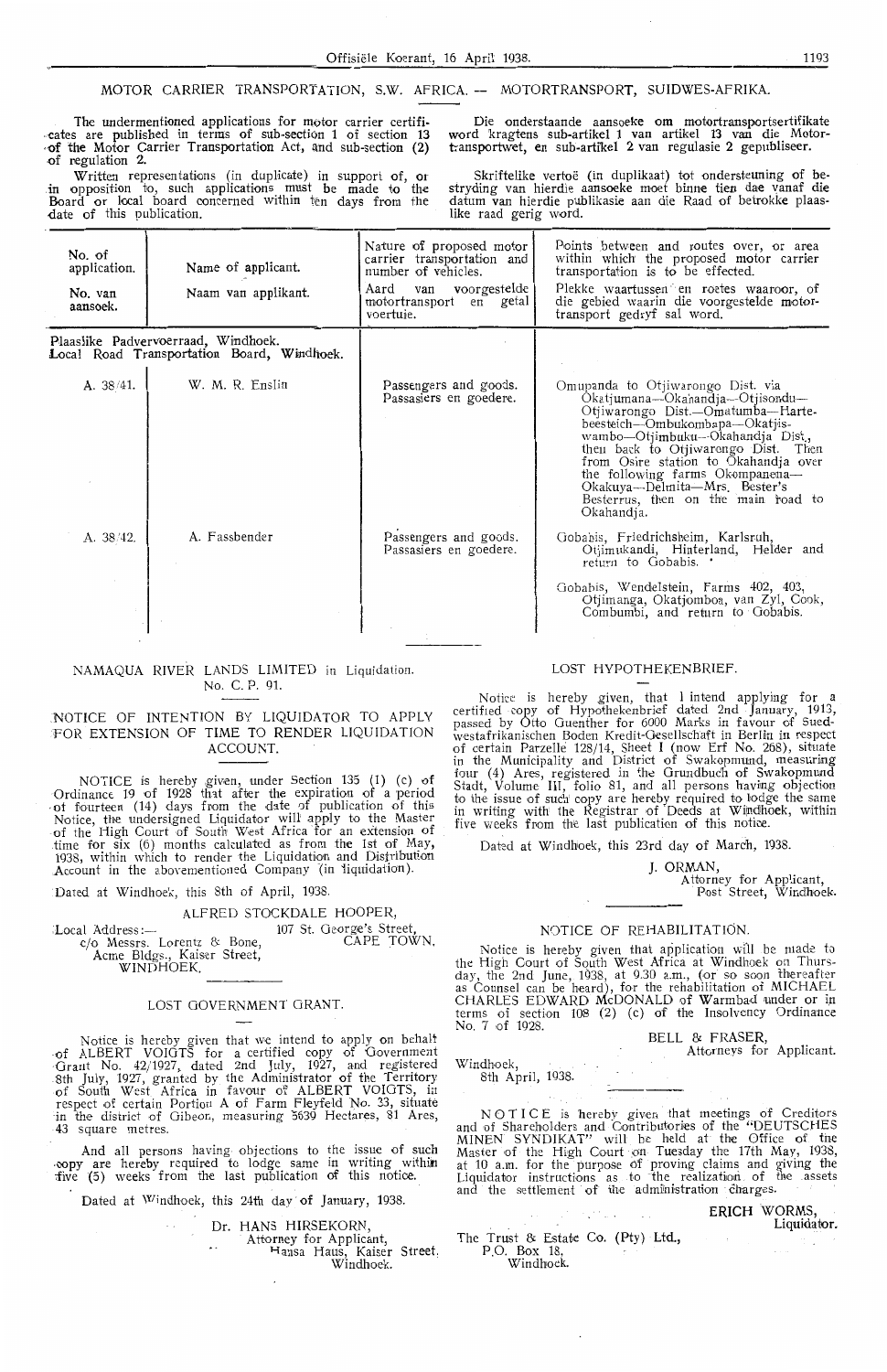NOTICES OF TRUSTEES **AND** ASSIGNEES. Pursuant to Section *ninety-six,* Sub-section (2), of the Insolvency Ordinance, 1928.

Notice is hereby given that the liquidation accounts and plans of distribution or/and contribution in the Estates mentioned in the subjoined Schedule will lie open at the offices therein mentioned for a period of fourteen days, or<br>such longer period as is therein stated, from the date mentioned in the Schedule or from the date of publ whichever may be later, for inspection by creditors.

KENNISGEWING VAN KURATORS EN BOEDELBEREDDERAARS. Ingevolge artikel *ses-en-neentig,* onderartike1 (2) van die Insolvensie-Ordonnansie 1928.

Kennis word hiermee gegee, dat die likwidasierekenings en state van distribusie of/en kontribusie in die boedels, vermeld in aangehegte Bylae, vir inspeksie deur skuldeisers in die vermelde kantore, gedurende 'n tydperk<br>van veertien dae of soveel langer, soos daarin vermeld, vanaf die datum, in die Bylae vermeld, of vanaf die

|                             | Form. No. 6 / Form. No. 6.                                       | SCHEDULE. - BYLAE.                                   |                                                                                            |                          |                                                                                                          |
|-----------------------------|------------------------------------------------------------------|------------------------------------------------------|--------------------------------------------------------------------------------------------|--------------------------|----------------------------------------------------------------------------------------------------------|
| No. of<br>Estate<br>No. van | Name and Description of Estate<br>Naam en Beskrywing van Boedel  | Description of Account<br>Beskrywing<br>van Rekening | Offices at which Account<br>will lie open<br>Kantore waar Rekening vir<br>inspeksie sal lê |                          | Date from which<br>Account will lie<br>open<br>Datum vanaf wan-<br>neer Rekening vir<br>inspeksie sal lê |
| Boedel                      |                                                                  |                                                      | Master<br>Meester                                                                          | Magistrate<br>Magistraat | From/Van                                                                                                 |
| 418                         | Insolvent Estate<br>of Gottlieb Dalibor                          | Second and Final<br>Liquid. and Contrib.<br>Account  | Windhoek                                                                                   | Karibib                  | 15/4/38                                                                                                  |
| 459                         | Assigned Estate R. H. A. Schneider,<br>a farmer of Okosongomingo | First Liquidation and<br>Distribution Account        | Windhoek                                                                                   | Otjiwarongo              | 16/4/38                                                                                                  |

MASTER'S NOTICES. Pursuant to Section *sixteen,* Sub-section (3), and Section *thirty-nine,* Sub-section (1), of the Insolvency Ordinance, 1928.

The Estates mentioned in the subjoined Schedule having been placed under sequestration by Order of the High Court of South West Africa, notice is hereby given that a first meeting of creditors will be held in the said Estates on<br>the dates and at the times and places mentioned in the Schedule for the proof of claims and for the e Meetings in Windhoek will be held before the Master; elsewhere they will be held before the Magistrate.

J. M. M. COMMAILLE,<br>- Master of the High Court of South West Africa

KENNISOEWINOS VAN DIE MEESTER. lngevolge artiekel *sestien,* onderartiekel (3), en artiekel *neen-en-dertig,* onderartiekel (1) van die Insolvensie Ordonnansie 1928.

Aangesien die Boedels, in die hierondervermelde Bylae kragtens Bevel van die Hooggeregshof van Suidwes-Afrika, gesekwestreer is, word hiermee kennis gegee dat 'n eerste byeenkoms van skuldeisers · in die vermelde Boedels op diedatums en tye en plekke, vermeld in die Bylae, vir die bewys van vorderings en die verkiesing van 'n kurator gehou sal word. In Windhoek sal die byeenkomste voor die Meester gehou word; in antler plek'ke voor die Magistraat.

J. **M. M.** COMMAILLE,

*Meester van* die *Hooggeregshof van S.W.-Afrika.* 

|  | Form. No. 2. / Form. No. 2. |
|--|-----------------------------|
|--|-----------------------------|

 $SCHFDULE - BYLAE$ 

| No. of<br>Estate    | Name and Description<br>of Estate                                  |                                 | Date upon which and Division of Court<br>by which Order made<br>Datum waarop en Afdeling van Hof<br>waardeur Bevel gegee is |                         | Day, Date and Hour of Meeting<br>Dag, Datum van Uur en Byeenkoms |          |                                 |  |
|---------------------|--------------------------------------------------------------------|---------------------------------|-----------------------------------------------------------------------------------------------------------------------------|-------------------------|------------------------------------------------------------------|----------|---------------------------------|--|
| No. van<br>B oe del | en Beskrywing<br>Naam<br>van Boedel                                | Date of Order<br>Datum v. Bevel | Division of Court<br>Afdeling van Hof                                                                                       | $\text{Dag}/\text{Dav}$ | Datum/Date                                                       | Uur/Hour | Plek<br>van Byeenkoms           |  |
| 472                 | Insolvent Estate of<br>Benjamin John Heather,<br>butcher, Windhoek | 4/4/38                          | Windhoek                                                                                                                    | Tuesday                 | 26/4/38                                                          | 10a.m.   | <b>State Street</b><br>Windhoek |  |

NOTICE is hereby given that copies of the First and Final Liquidation and Distribution Account in THE OTAVI EXPLORING SYNDICATE LIMITED, in Voluntary Liquidation, (No. C. P. 96), will lie for the inspection of all persons interested therein for a period of fourteen days calculated from the 16th day of April, 1938, inclusive, at the office of the Master of the High Court of South' West Africa, Windhoek, and at the office of the Magistrate of Grootfontein.

Should no objection thereto be lodged with the Master or with the Magistrate during the period of inspection, the Voluntary Liquidator will proceed to make payments in accord- ance therewitb.

LEOPOLD JOHN BENTLEY,<br>Voluntary Liquidator

 $\mathbf{Address}$ 

c/o \_Messrs. Lorentz & Bone,'

Acme Bldgs., Kaiser Street,<br>P.O. Box 85, WINDHOEK.

#### NOTICE. NOTICE SERVICE SERVICES AND LOST DEED OF TRANSFER.

Notice is hereby given that I intend applying for a certified copy of Deed of Transfer No. 218/1931 dated 19th September, 1931, passed by the South West Africa Company Limited in favour of OTTO SCHWEIGER in respect of certain Farm Odeum No. 363, situate in the district of Grootfontein, measuring 299 hectares, 51 Ares, 61 Square **Metres** 

And all persons having objection to the issue of such copy are hereby required to lodge the same in writing with the Registrar of Deeds at Windhoek within five weeks from the last publication of this Notice.

Dated at Windhoek, this 8th day of April, 1938.

J. ORMAN, Attorney for Applicant, Post Street, Windhoek.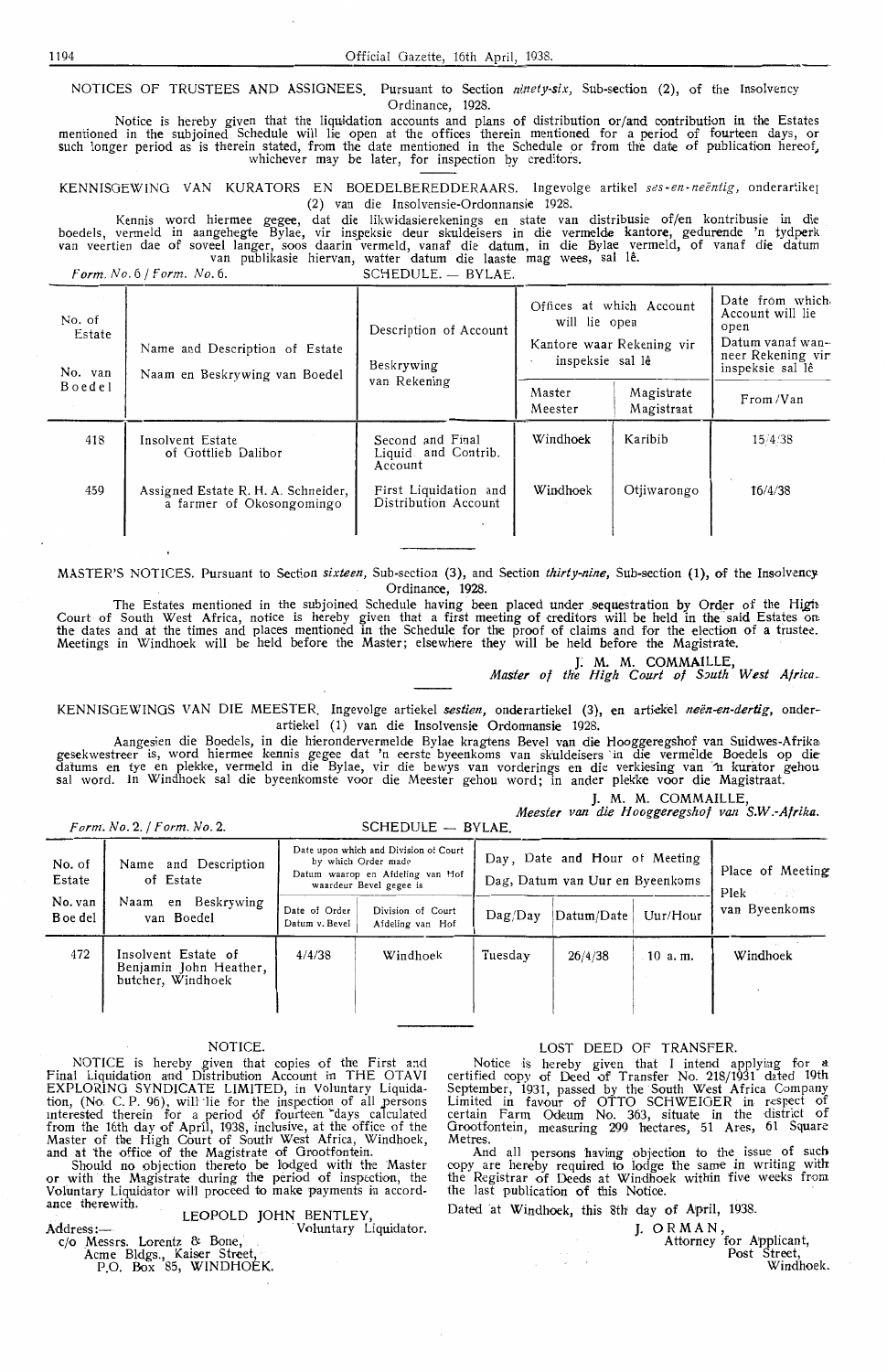NOTICE BY EXECUTORS CONCERNING LIQUIDATION ACCOUNTS LYING FOR INSPECTION: Section 68, Act No. 24 of 1913, as applied to South West Africa.

Notice is hereby given that copies of the Administration and Distribution Accounts in the Estates specified in<br>the attached Schedule will be open for the inspection of all persons interested therein for a period of 21 days if specially stated) from the dates specified, or from the date of publication hereof, whichever may be later, and at the Offices of the Master and Magistrate as stated. Should no objection thereto be lodged with the Master during the period of inspection the Executors conoerned will proceed to make payments in accordance therewith.

KENNISOEWINO DEUR EKSEKUTEURS BETREFFENDE LIKWIDASIE-REKENINOS TER INSAOE. Artikel 68, Wet No. 24 van 1913, soos toegepas op Suidwes-Afrika.

Kennisgewing geskied hiermee dat duplikate van die Administrasie- en Distribusierekenings in die boedels vermeld in die navolgende Bylae, ter insage van al die persone, wat daarin belang het, op die kantore van die Meester<br>en die Magistraat, soos vermeld, gedurende 'n tydperk van drie weke (of langer indien spesiaal vermeld) vanaf<br>me daarteen by die Meester binne die vermelde tydperk ingedien word nie, sal die betrokke eksekuteurs oorgaan tot uitbetaling ooreenkomstig vermelde rekenings.

| Estate No.                         | ESTATE LATE                                                                                                | Description of<br>Account<br>Beskrywing van              | Date<br>Period<br>Datum      | Office of the<br>Master | Kantoor van die<br>Magistrate | Name and Address of<br>Executor or authoriz. Agent<br>Naam en adres v. eksekuteur                                                        |
|------------------------------------|------------------------------------------------------------------------------------------------------------|----------------------------------------------------------|------------------------------|-------------------------|-------------------------------|------------------------------------------------------------------------------------------------------------------------------------------|
| Boedel No.                         | BOEDEL VAN WYLE                                                                                            | Rekening                                                 | Tydperk                      | Meester                 | Magistraat                    | of gemagtigde Agent                                                                                                                      |
| 1603                               | Carl Friedrich Gottfried<br>Hesse                                                                          | Amended First &<br>Final Liquid. and<br>Distrib. Account | 21 days                      | Windhoek                |                               | A. Neuhaus, Agent for<br>Executrix testamentary,<br>Box 156, Windhoek                                                                    |
| 1720                               | Gordon Havnar du Preez                                                                                     | Second and Final<br>Liquidation and<br>Distrib. Account  | 16/4/38                      | Windhoek                | Karibib                       | S. J. du Preez, Executor<br>.<br>Testamenta ry ,<br>c/o Messrs. Lorentz &<br>Bone, Acme Buildings,<br>Kaiser Street, Box 85,<br>Windhoek |
| 1910<br>ਵਾਲਿਆ                      | Sophia Magrietha Lovina<br>Johnson, born Lourens,<br>and surviving spouse<br>Johannes Stephanus<br>Johnson | First and Final                                          | 16'4'38                      | Windhoek                | Outjo<br>د .                  | P. H. M. du Plessis,<br>Box 47, Otjiwarongo                                                                                              |
| $-2057$                            | Catharina Beatrix Fourie,<br>born Willers                                                                  | First and Final<br>Liquidation and<br>Distrib. Account   | 21 days                      | Windhoek                | Warmbad                       | Carel J. van Zyl, Box 18,<br>Grey Str., Carnarvon,<br>C.P., Agent for Executor                                                           |
| 2084                               | Alfred Schwarz                                                                                             | First Liquidation<br>and Distribution                    | 21 days<br>$16 \frac{4}{38}$ | Windhoek                | Maltahohe                     | Erich Worms,<br>Box 18, Windhoek                                                                                                         |
| $-2106$<br>经无可做 医利<br>ru Torke ogs | Concepcion Vega                                                                                            | First and Final<br>Liquidation and<br>Distrib. Account   | 21 days                      | Windhoek.               |                               | Lorentz & Bone, Agents<br>for D. Romano, Exec.<br>Dative, Acme Buildgs,<br>Kaiser Str., Windhoek                                         |
| 2111                               | Karl Friedrich Hermann<br>Riedel                                                                           | First and Final                                          | 21 days                      | Windhoek                | Okahandja                     | Emma Riedel, Executrix<br>Testamentary,<br>Okahandja                                                                                     |
| $-2119$                            | Friedrich Karl Otto<br>Pagels                                                                              | First and Final<br>Liquidation and<br>Distrib. Account   | 21 days<br>$16 \t4.38$       | Windhoek                | Groot-<br>fontein             | J. H. Rathbone, Box 43,<br>Grootfontein                                                                                                  |
| 2125                               | Anna Maria Johanna<br>Elizabeth von Maltitz,<br>born van Schalkwyk                                         | First and Final<br>Liquidation and<br>Distrib. Account   | 16 4 38                      | Windhoek                | Omaruru                       | Bell & Fraser, Agents for<br>Executor, Box 43,<br>Windhoek                                                                               |
| $-2118$                            | Paul Karl Wohler                                                                                           | First and Final                                          | 19 4 38                      | Windhoek                | Outjo                         | Hans G. Siedentopf,<br>Executor Testamentary,<br>$c/\sigma$ W. G. L. Engling,<br>Box 31, Otjiwarongo                                     |
| 2150                               | Hans Hermann<br>Kieckebusch                                                                                | First and Final                                          | 19.4.38                      | Windhoek                | Outjo                         | Eva Aima Sophie<br>Kieckebusch, born<br>v. Vegesack, Executrix<br>Testamentary,<br>$c/O$ W. G. L. Engling,<br>Box 31, Otjiwarongo        |
| Vol. 777                           | Gilliam du Toit                                                                                            | Amended First<br>& Final Liquid.<br>Distrib. Account     | 21 days                      | Windhoek                | Keetmans-<br>hoop             | Alec E. Rissik, Attorney<br>for Executrix Testam.,<br>Box 90. Keetmanshoop                                                               |

 $SCHEDULE - BYLAE.$ 

 $\begin{split} \mathbb{E}_{\mathbf{z} \sim \mathbf{z} \sim \mathbf{z} \sim \mathbf{z} \sim \mathbf{z} \sim \mathbf{z} \sim \mathbf{z} \sim \mathbf{z} \sim \mathbf{z} \sim \mathbf{z} \sim \mathbf{z} \sim \mathbf{z} \sim \mathbf{z} \sim \mathbf{z} \sim \mathbf{z} \sim \mathbf{z} \sim \mathbf{z} \sim \mathbf{z} \sim \mathbf{z} \sim \mathbf{z} \sim \mathbf{z} \sim \mathbf{z} \sim \mathbf{z} \sim \mathbf{z} \sim \mathbf{z} \sim \mathbf{z} \sim \$  $\mathcal{V}(\mathcal{L})$  . The set of  $\sim$